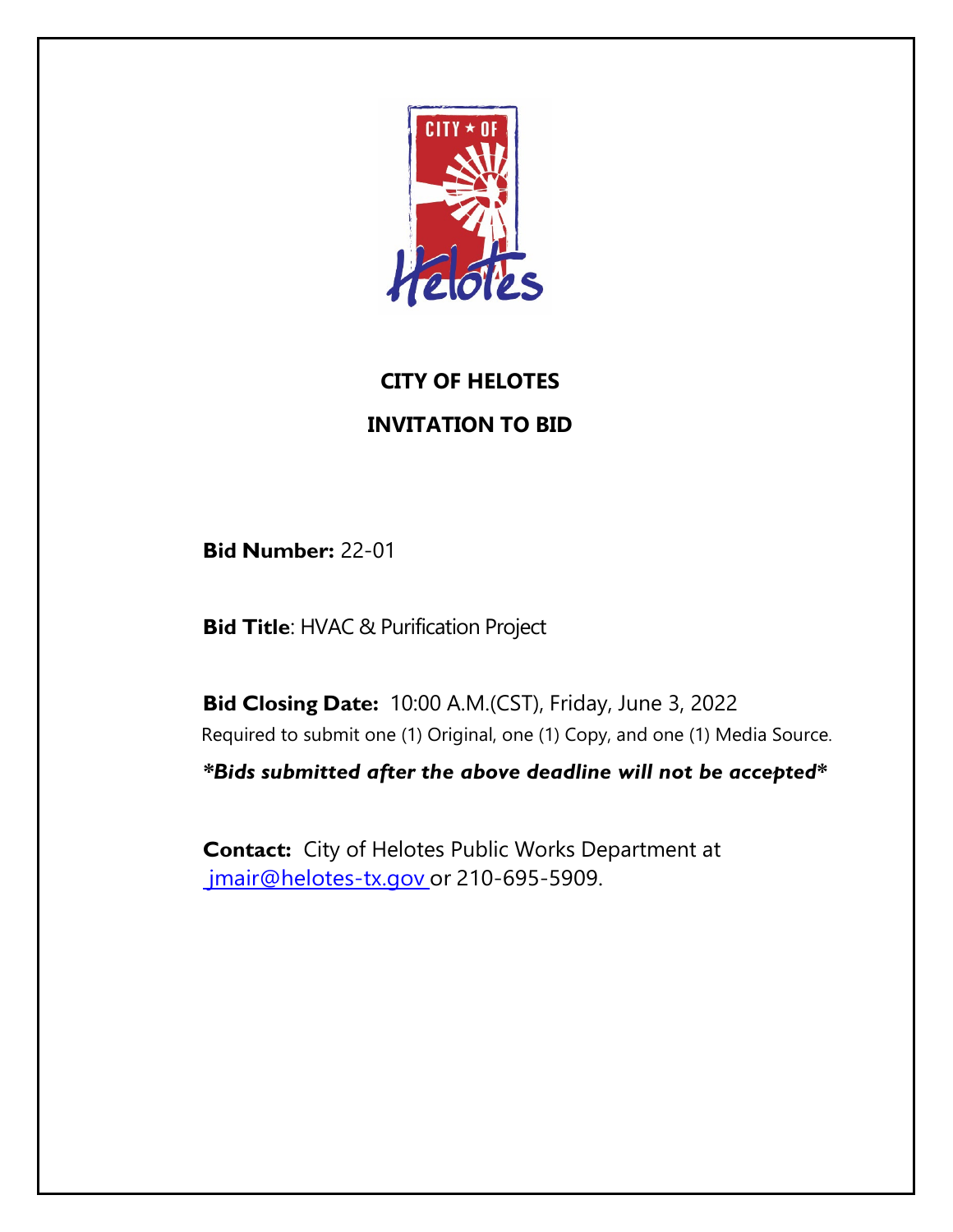# **TABLE OF CONTENTS**

| <b>Invitation to Bid</b>           |  |
|------------------------------------|--|
|                                    |  |
|                                    |  |
|                                    |  |
|                                    |  |
|                                    |  |
|                                    |  |
|                                    |  |
|                                    |  |
| <b>Appendix A - Bid</b>            |  |
|                                    |  |
| I. Required Bid Information:       |  |
|                                    |  |
|                                    |  |
|                                    |  |
|                                    |  |
|                                    |  |
|                                    |  |
|                                    |  |
|                                    |  |
| II. Contract Terms and Conditions: |  |
|                                    |  |
|                                    |  |
|                                    |  |
|                                    |  |
|                                    |  |
|                                    |  |
|                                    |  |
|                                    |  |
|                                    |  |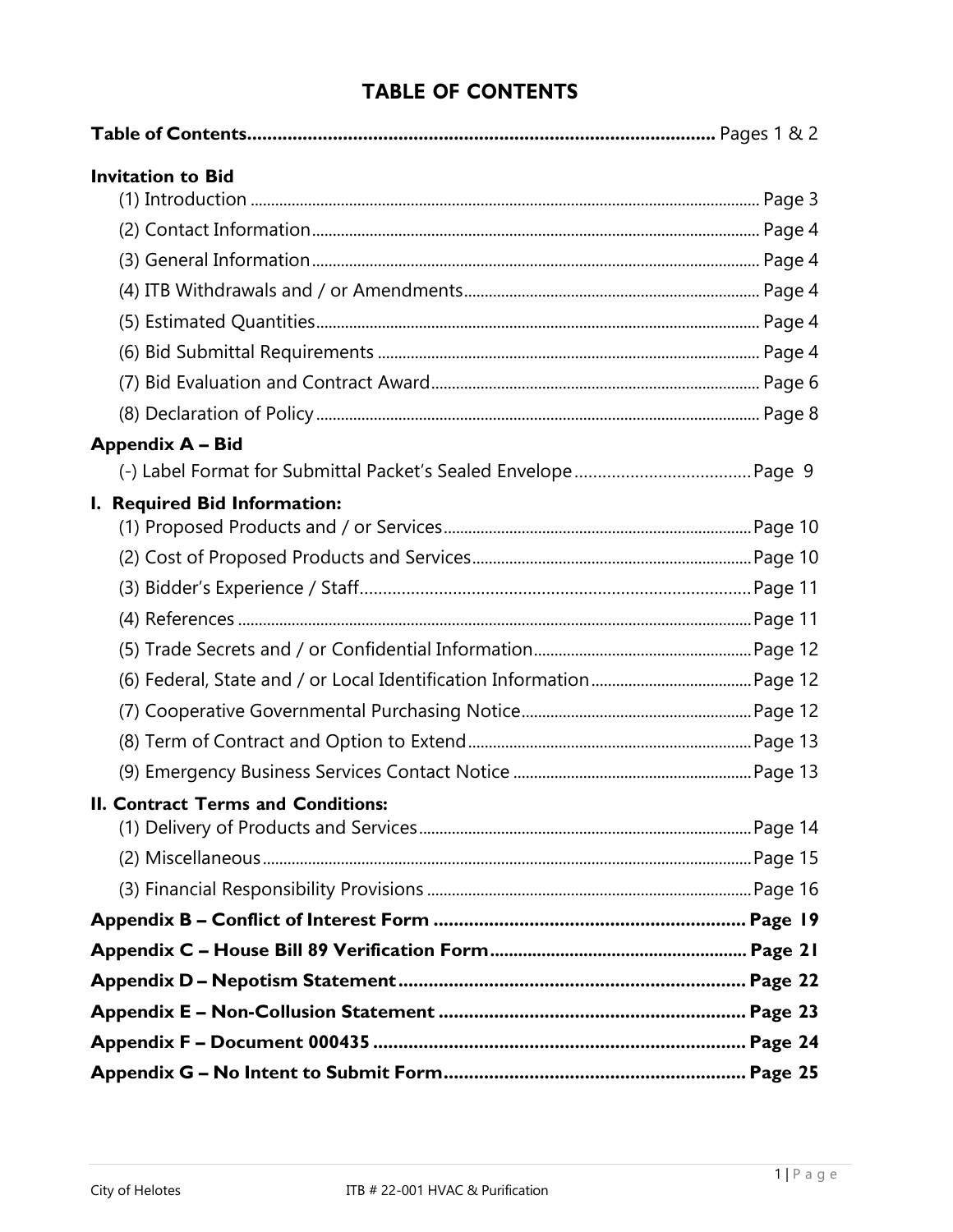# **Appendix H - Scope of Services**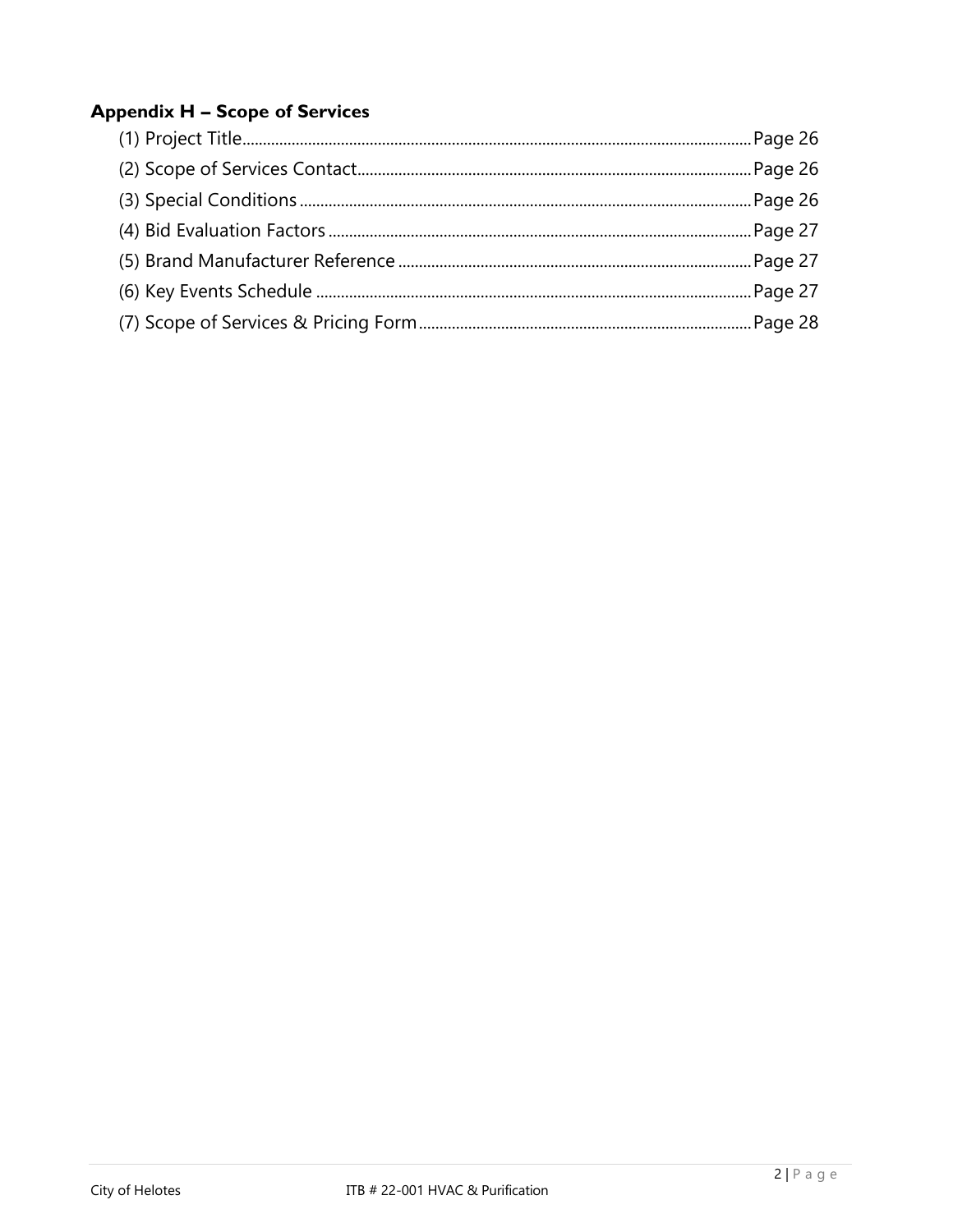# **City of Helotes, Texas Invitation to Bid**

### **1. Introduction**

- A. Project Overview: The City of Helotes is requesting Bids with the intent of awarding a contract for the purchase of goods and services contained in Appendix H – Scope of Services.
- B. Questions: Following are contacts for questions as identified.
	- i. ITB Clarifications: All questions related to the requirements or processes of this ITB should be submitted in writing to the Public Works Department. Contact information provided in section 2 below.
	- ii. Scope of Service Questions: All questions related to the scope of services should be submitted in writing to the contact person(s) noted in Appendix  $H -$  Scope of Services.
	- iii. Replies: Responses to inquiries that directly affect an interpretation or effect a change to this ITB will be issued in writing by addendum and posted to the City website.Before the submittal deadline, all such addenda issued by City shall be considered part of the ITB. Any reply shall not bind the City to an inquiry unless such reply is made by such formal written addendum.
	- iv. Acknowledgement of Addenda: The Bidder must acknowledge all addenda by signing and returning such document(s) or by initialing appropriate area of the Bid document, or the submittal will be marked Non-Responsive.
	- v. Prohibited Contact: The Bidder may not contact any other city employee or official related to this procurement except for the Contact person provided in section 2 below. Failure to abide by this provision, may deem a bidder disqualified.
- C. Notification of Errors or Omissions: Bidders shall promptly notify the City of any omissions, ambiguity, inconsistency, or error that they may discover upon examination of this ITB. The City shall not be responsible or liable for any errors and/or misrepresentation that result from the solicitations which are inadvertently incomplete, ambiguous, inconsistent, or obviously erroneous.
- D. Conflict of Interest Questionnaire (Form CIQ): A person or business, and their agents, who seek to contract or enter into an agreement with the City, are required by Texas Local Government Code, Chapter 176, to file a conflict of interest questionnaire (FORM CIQ) which is found in Appendix C. The form must be filed with the City Secretary no later than seven (7) days after the date the person or business begins contract discussions or negotiations with the City or submits an application, response to a request for proposals or bids, correspondence, or other writing-related to any potential agreement with the City. If no conflict exists, the offeror must mark the form Not Applicable or NA submit with the bid packet.
- E. Disclosure of Interested Parties Form 1295: A person or business, who enters into a contract with the City, meeting the conditions according to Texas Local Government CodeSec. 2252.908, is required to file Form 1295 with Texas Ethics Commission.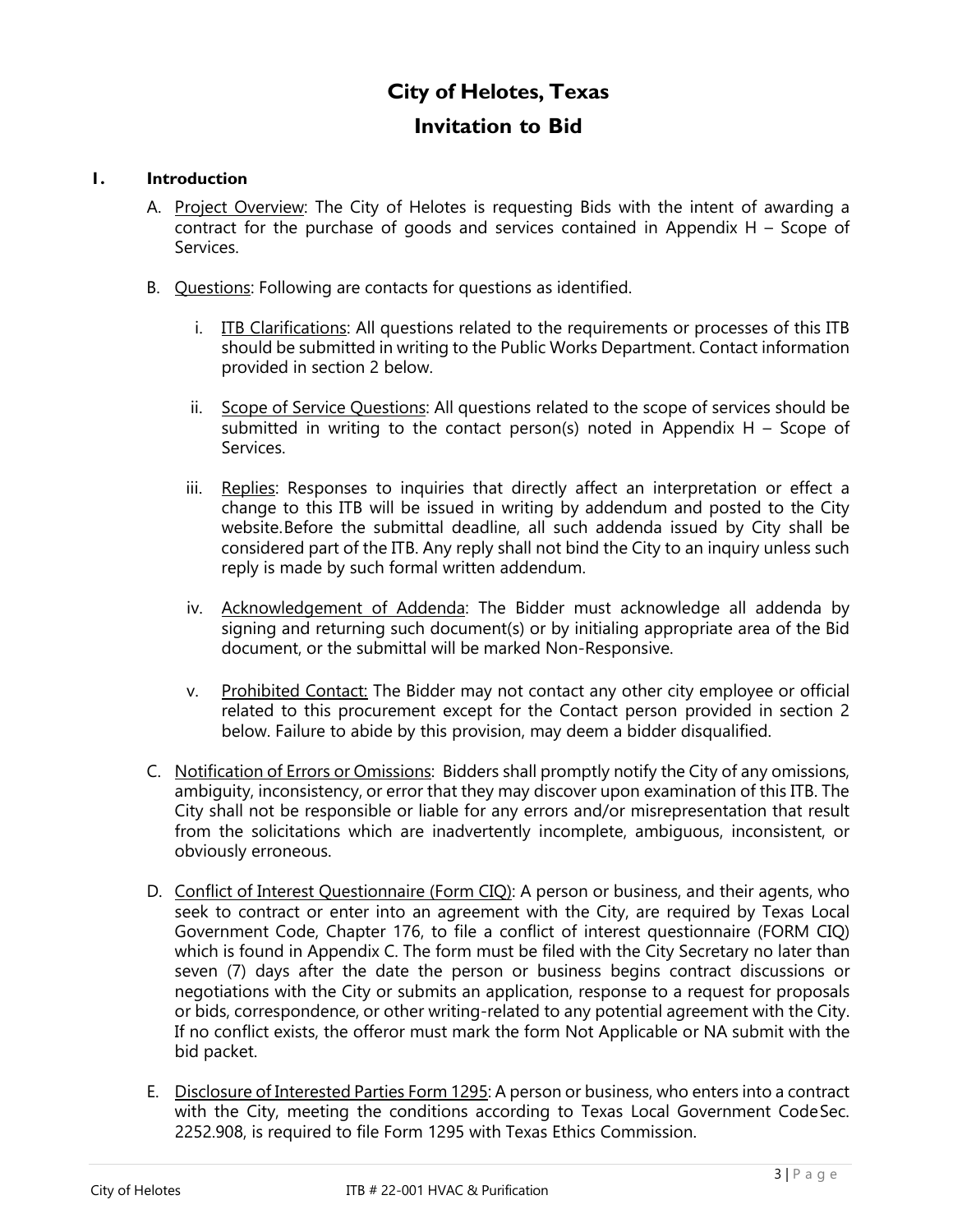# **2. Contact Information**

**Mailing Address:** City of Helotes, Attn: City Secretary, PO Box 507, Helotes, TX 78023 **Physical Address:** City of Helotes, Attn: City Secretary, 12951 Bandera Rd., Helotes, TX 78023 **Email Address:** [jmair@helotes-tx.gov](mailto:jmair@helotes-tx.gov)

# **3. General Information**

- A. Tax-Exempt Status: City purchases are exempt from State Sales Tax and Federal Excise Tax. Do not include tax in the Bid. The City will furnish Excise Tax Exemption Certificate upon request.
- B. Public Inspection of Bids: The City strictly adheres to the Texas Public Information Act (Texas Government Code Chapter 552.001, et seq.) and all other governing statutes, regulations, and laws regarding the disclosure of ITB information. Bid Documents are not available for public inspection until after the contract award. If the Bidder has notified the City, in writing, that the Bid Document contains trade secrets or confidential information, the City will generally take reasonable steps to prevent disclosure of such information, in accordance with the Public Information Act. This is a statement of general policy only, and in no event shall the City be liable for disclosure of such information by the City in response to a request, regardless of the City's failure to take any such reasonable steps, even if the City is negligent in failing to do so.
- C. All bidders are hereby put on notice that if the Bidder is awarded a contract for procurement of goods or services, the City of Helotes is entering into that contract in its governmental capacity, and not a proprietary capacity.
- D. The City of Helotes is required to verify, that company does not do business with Iran, Sudan, or any Foreign Terrorist Organization, pursuant to Texas Government Code,Chapter 2252, Section 2252.152, and Section 2252.153.
- E. Pursuant to Texas Government Codes Chapters 880, 2270, Sections 880.001, 2270.001, and 2270.002; the vendor is required to complete Appendix C (certifying that the company does not Boycott Israel) in the solicitation document if the company has greater than ten employees and/or the value of a contract resulting from the solicitation is valued at \$100,000 or greater.

# **4. ITB Withdrawals and/or Amendments**

- A. ITB Withdrawal: The City reserves the right to withdraw this ITB for any reason. Any cost or expense incurred by the Bidder in the preparation of the proposal response shall be paid by Bidder.
- B. ITB Amendments: The City reserves the right to amend any aspect of this ITB by formal written Addendum prior to the Bid submittal deadline and will endeavor to notify all potential Bidders that have notified the Purchasing Department of their intent to bid but failure to notify shall impose no obligation or liability on the City.

# **5. Estimated Quantities**

The City does not guarantee to purchase any minimum or maximum quantity but does contemplate purchasing exclusively during the term of the contract from the successful vendor(s).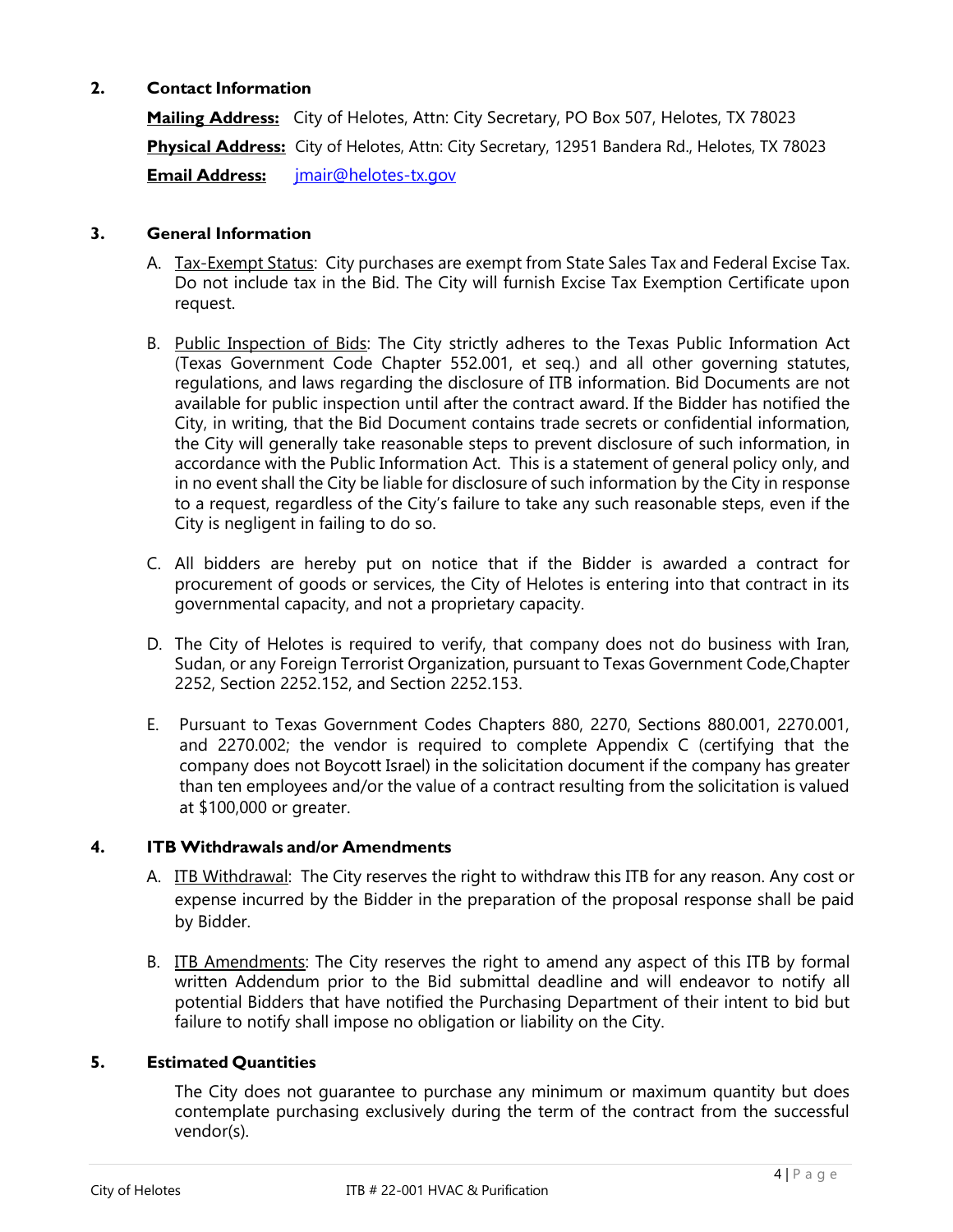# **6. Bid Submittal Requirements**

- A. Submittal Packet How to submit: All bids must be submitted in person or by mail at the addresses in Section 2 above. No bids will be accepted electronically, either by fax or email. Bids submitted electronically will be marked non-responsive. Bids shall be sealed and marked clearly with "ITB-22-01 HVAC & PURIFICATION PROJECT" on the outside of the package or envelope. Unidentifiable bids will be unopened and marked as non-responsive.
- B. Submittal Packet Required Contents: All items in this bid are considered part of the bid package. **Submittals must include the package in its entirety, signed in the appropriate places by an authorized company representative with an original signature.** Bids not including all of the above will be considered non-responsive. A bid requires an Original signed document, copies, and a media source. Please mark the bids "Original" and "Copy" and label the media source (preferred media is a jump/thumb drive).Please submit the original and correct number of copies indicated on the title page, or the bidwill be marked "Non-responsive." Offerors must submit their bids on the forms provided herein, otherwise, it will be marked non-responsive.
- C. Submittal Deadline: The deadline for submittal of Bids shall be as identified on the bid's title and page 10 (ten) of Appendix A-Bid. It is the Offeror's responsibility to have the Bid Documents correctly submitted by the submittal deadline. No extensions will be granted, and no late bids will be accepted. All timely Bids become the property of the City upon receipt and shall not be returned.
- D. The City makes no guarantee that information that a bidder believes is proprietary will be considered exempt from public disclosure. Therefore,bidders should use care in including information that they consider confidential. ANY portion of a bid that the bidder claims is a confidential MUST be clearly marked CONFIDENTIAL. Please note that pricing information, general methods of service provision, and other such matters are NOT trade secrets or proprietary information.
- E. Bids Received Late: Bidders are encouraged to submit their bids as soon as possible. The time and date of receipt as recorded in the Purchasing Office shall be the official time of receipt. The City is not responsible for late submission regardless of the reason. **Late Bids will not be considered under any circumstances**.
- F. Alterations or Withdrawals of Bid Document: Any submitted Bid may be withdrawn or a revised bid substituted prior to the submittal deadline. Bid Documents cannot be altered, amended, or withdrawn by the Bidder after the submittal deadline.
- G. Questions and Responses: Questions regarding bids must be addressed to the Public Works Department at *imair@helotes-tx.gov*. The subject line must read "ITB-22-01 HVAC & Purification Project". The question deadline will be addressed in Appendix H- Scope of Services. Responses will be answered after the question deadline in the form of an Addendum. No responses will be given to questions submitted after the deadline. Questions submitted outside of the Public Works Department will not be answered and any communication with a User Department prior to award by City Council will disqualify a vendor from being considered for award.
- H. Pre-Bid Conferences: The date and time of a pre-bid conference, if necessary, will be found in Appendix H-Scope of Services.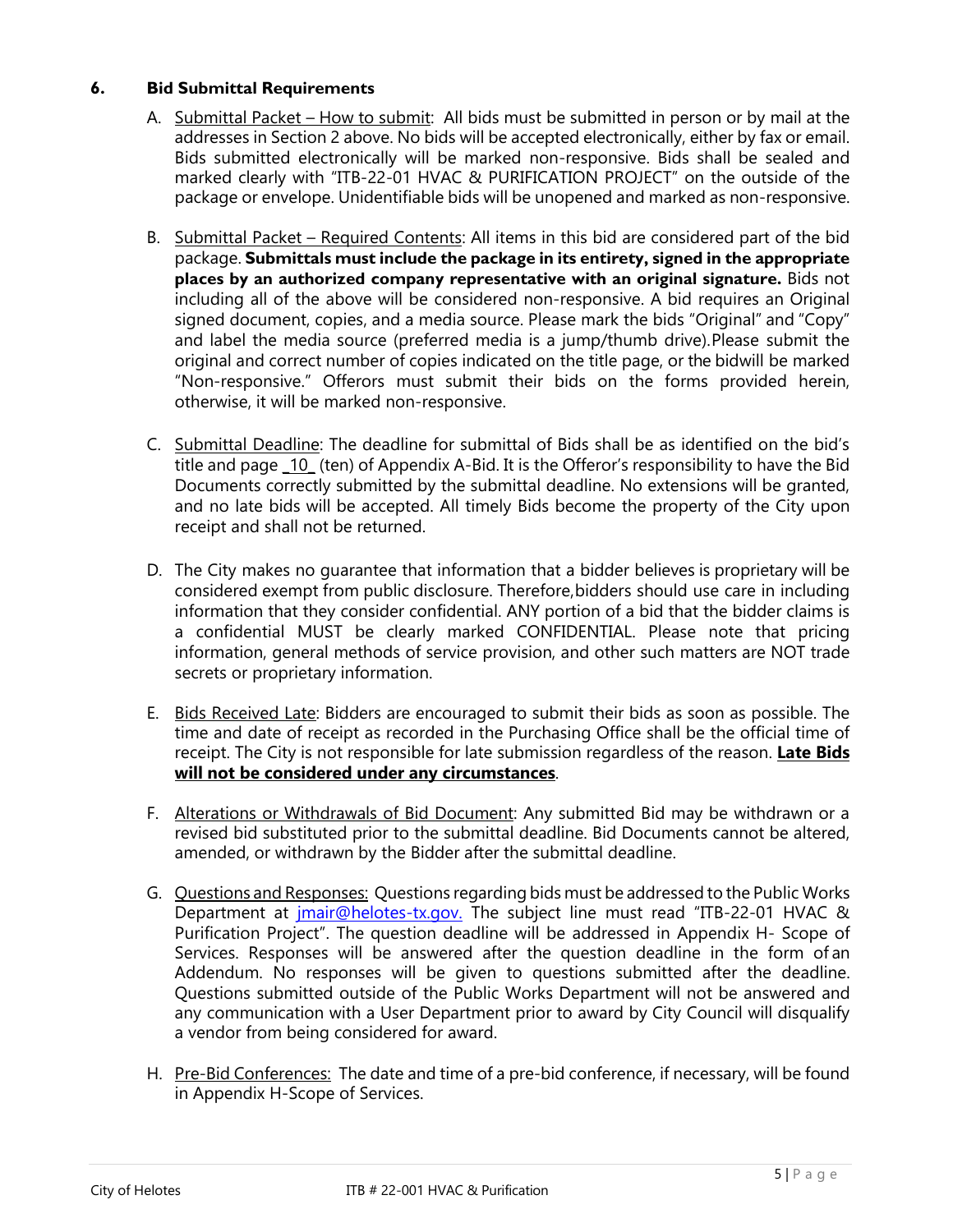I. Validity Period: Once the submittal deadline has passed, any Bid Document shall constitute an irrevocable bid to provide the commodities and/or services outlined in the Scope of Services at a price (s) shown in the Bid Document. Such bid shall be irrevocableuntil the earlier of the expiration of ninety (90) days from the submittal deadline or untila contract has been awarded by the City.

# **7. Bid Evaluation and Contract Award**

- A. Bid Evaluation and Contract Award Process: An award of a contract to provide the goods or services specified herein will be made using competitive sealed Bids, in accordance with Chapter 252 of the Texas Local Government Code and with the City's purchasing policy. Bid Documents will be opened publicly. The City will evaluate Bids using the best value method. During the evaluation process, the City may initiate discussions with vendors. Discussions may not be initiated by offerors. **These discussions will be limited to issues and topics brought forth by the City. Any attempt by proposer or vendor at deviating from the issues and topics to discuss other issues and topics concerning the Bid brought forth by the City of Helotes shall be grounds for disqualification.** Vendors shall not contact any City of Helotes personnel during the Bid process without express permission from the City Administrator.
- B. All correspondence relating to this bid, from advertisement to award, shall be sent to the City of Helotes's Public Works Department. All presentations and/or meetings between the City of Helotes and the vendor relating to this bid shall be coordinated by the City of Helotes Public Works Department. A variety of factors may be used in the evaluation of the submitted Bids for this project. The anticipated evaluation factors and emphasis placed on each factor may be identified in the Scope of Services. The City reserves the right to determine which Bid provides the City with the best value and which will be in the City'sbest interest. The City Council shall be the sole judge in determining the award. Per Texas Local Government Code § 252.043(b):
	- i. the purchase price;
	- ii. the reputation of the bidder's goods or services;
	- iii. the quality of the bidder's goods or services;
	- iv. the extent to which the goods or services meet the municipality's needs;
	- v. the bidder's past relationship with the municipality;
	- vi. the impact on the ability of the municipality to comply with laws and rules relating to contracting with historically underutilized businesses (HUB) and non-profit organizations employing persons with disabilities;
	- vii. the total long-term cost to the municipality to acquire the bidder's goods or services; and
	- viii. any relevant criteria specifically listed in the Invitation to Bid or proposals.
- C. Completeness: If the Bid Document is incomplete or otherwise fails to conform to the requirements of the ITB, the City alone will determine whether the variance is so significant as to render the Bid non-responsive.
- D. Ambiguity: Any ambiguity in the Bid Document as a result of omission, error, lack of clarity, or non-compliance by the Bidder with specifications, instructions, and all conditions shall be construed in favor of the City. In the event of a conflict between these standard ITB requirements and details provided in Appendix H – Scope of Services or Appendix A – Bid, the Appendices shall prevail.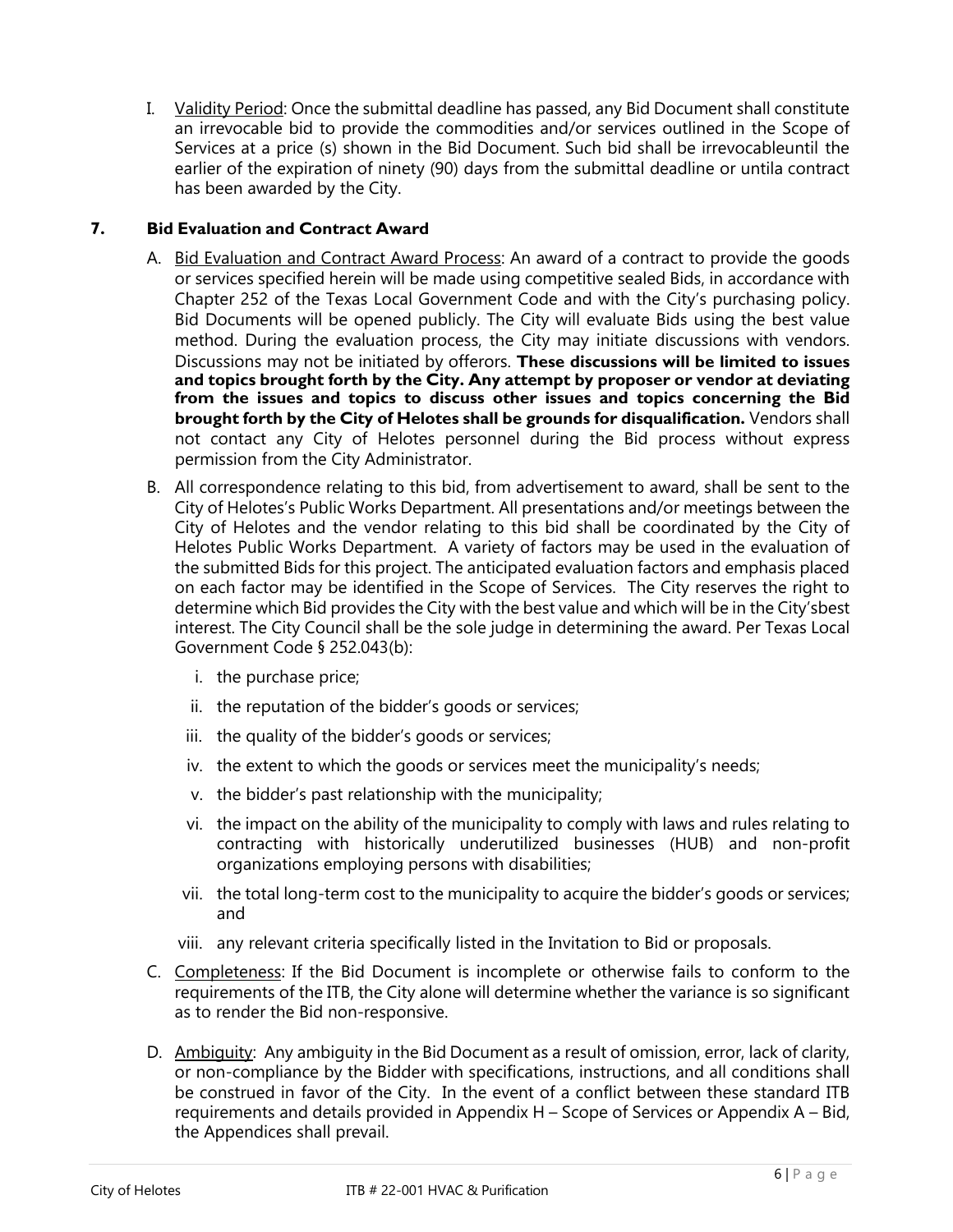- E. Unit Prices and Extensions: If unit prices and extensions do not coincide, the City mayaccept the price most beneficial to the City, and the Bidder will be bound thereby.
- F. Additional Information: City may request any other information necessary to determine Bidder's ability to meet the minimum standards required by this ITB.
- G. Partial Contract Award: City reserves the right to award one contract for some or all the requirements proposed or award multiple contracts for various portions of the requirements to different Bidders based on the unit prices submitted in response to this request, or to reject any and all Bids and re-solicit for Bids, as deemed to be in the best interest of City.
- H. No Commitment: The Invitation to Bid does not commit the City of Helotes to award any costs or pay any fees, or to award any contract, or to pay any costs associated with or incurred in the preparation of a (bid/proposal) to this request, or to procure or contractfor services or supplies.
- I. Protest Procedures: Any actual or prospective bidder/proposer who is allegedly involved with the solicitation or award of bid/proposal may submit a protest to the decision. The protest must be submitted in writing to the City of Helotes's City Administrator within three (3) working days after such aggrieved person knows of, or should have known of, the facts giving rise thereto. If the protest is not resolved by mutual agreement, The City Administrator will promptly issue a decision in writing to the protesting party.
	- i. All protest lodged by potential or actual bidders, contractors or proposers must be made in writing and contain the following information.
	- a. Name, address, and telephone number of the protestor.
	- b. Identification of the solicitation or contract number and time.
	- c. A detailed statement of the protest's legal and factual grounds, including copies of relevant documents.
	- d. Identification of the issue (s) to be resolved and statement of what relief is requested.
	- e. Arguments and authorities in support of the protest.
	- f. A statement that copies of the protest have been mailed or delivered to all interested parties in the invitation to bid or request for proposals process. In the case of a request for proposals, the City of Helotes City Administrator shall ask the protester to mail or deliver the protest to relevant parties.
	- ii. The City of Helotes's Mayor has the authority to render the final determination regarding the protest. Any determination rendered by the City of Helotes's Mayor will be final.
- J. Single Bid Response: If only one proposal or bid is received in response to the Request for Proposals/Bids, the single contractor may request a detailed cost proposal. A cost/price analysis and evaluation and/or audit may be performed of the cost proposal inorder to determine if the price is fair and reasonable.
- K. City has the right to:
	- i. **If only one or no bid is received by "submission date", the City has the right to reject, re-propose, accept and/or extend the ITB by up to an additional two (2) weeks from original submission.**
	- ii. The right to extend the time for award beyond the original 90-day period, if agreed upon in writing by both parties and if Bid is held firm.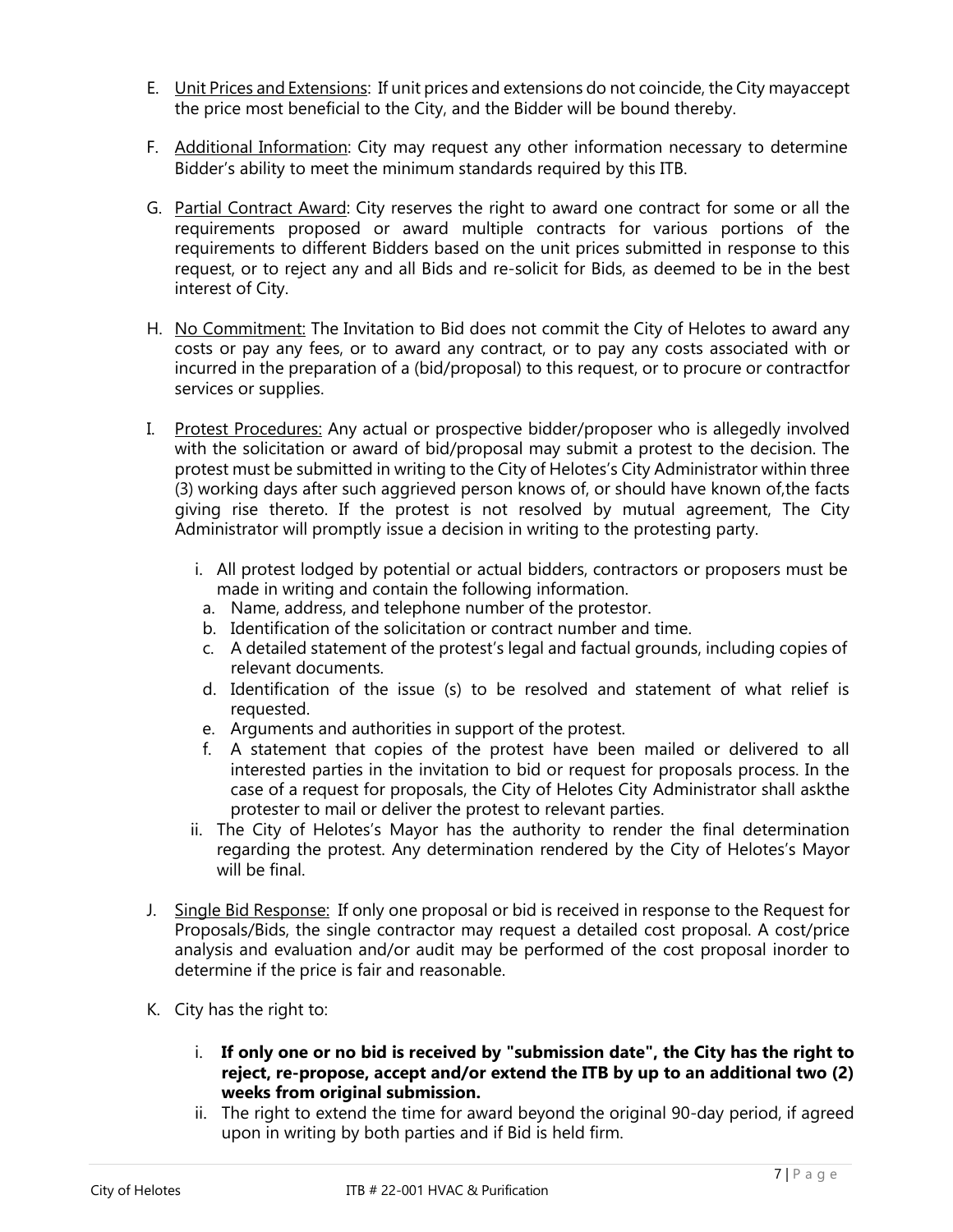- L. Re-Appropriation of Budget Items: The City may reduce the funds allocated and the services required under this Agreement at its discretion. The City shall notify Contractor in writing of this reduction. The contractor shall not perform any services subtracted from this Agreement. The de-obligation of funds does not require any formal amendment of this Agreement but shall be evidenced by a revised budget approved by City Council.
- M. Appropriation of Funds: The City of Helotes has established an appropriation (allocation) of funds for this project if in the event that appropriated (allocated) funds are exhausted, the contractor's only remedy shall be suspension or termination of its performance under this contract and shall have no other remedy in law or in equity against the City and no right to damages of any kind.
- N. Terminate for Cause: The occurrence of any one or more of the following events will justify termination of the contract by the City of Helotes for cause:
	- i) The successful bidder fails to perform in accordance with the provisions of these specifications; or
	- ii) The successful bidder violates any of the provisions of these specifications; or
	- iii) The successful bidder disregards laws or regulations of any public body having jurisdiction; or
	- iv) The successful bidder transfers, assigns, or conveys any or all of its obligations or duties under the contract to another without the written consent of the City.
	- v) If one or more of the events identified in Subparagraphs M i) through iv) occurs, the City of Helotes may terminate the contract by giving the successful bidder seven (7) days written notice of such termination. In such a case, the successful bidder shall only be entitled to receive payment for goods and services provided before the effective date of termination. In the event this clause is exercised, the amount of such payment shall constitute the basis for settlement. The successful bidder shall not receive any payment on account of loss of anticipated profits or revenue or other economic loss resulting from such termination.
	- vi) When the contract has been so terminated by the City of Helotes, such termination shall not affect any rights or remedies of the City then existing or which may thereafter accrue.
- O. Terminate for Convenience: This contract may be canceled or terminated at any time by giving the vendor thirty (30) days written notice. The vendor may be entitled to payment for services actually performed prior to termination; to the extent said services are satisfactory. In the event this clause is exercised, the amount of such payment shall constitute the basisfor settlement.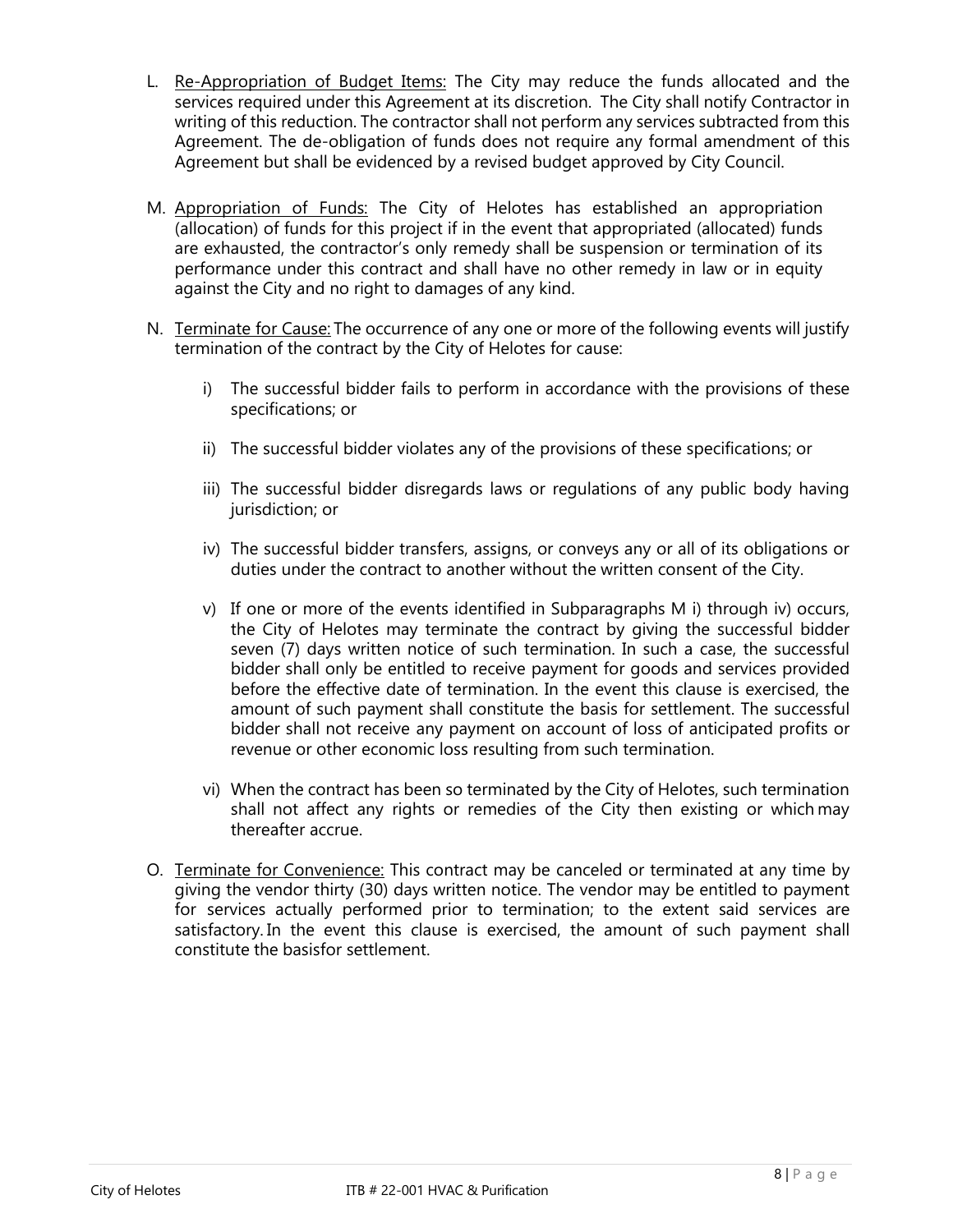# **Appendix A – Bid Document**

**Submittal Checklist: (To determine the validity of the bid)**

**Appendix A (pages \_9\_ through \_18\_) must be included in the bid submittal.**

 **Appendix B – F (pages\_20\_ through \_25\_) all forms must be complete and included in the bid submittal.**

**By checking the below box(es), you are acknowledging the contents of the document(s) relating to the listed appendices and agreeing to their terms:**

| $\Box$ Appendix B – Conflict of Interest | $\Box$ Appendix E – Non-Collusion Statement |
|------------------------------------------|---------------------------------------------|
| Appendix C - House Bill 89 Verification  | $\Box$ Appendix F – Certification Regarding |
|                                          | Debarment                                   |
|                                          |                                             |

Appendix D – Nepotism Statement

**Appendix H (pages\_26\_ through \_29 ) must be included in the bid submittal.**

| All bids submitted to the City of Helotes shall include this page with the submitted Bid.                                                     |                                                                                        |  |  |
|-----------------------------------------------------------------------------------------------------------------------------------------------|----------------------------------------------------------------------------------------|--|--|
| <b>ITB Number:</b>                                                                                                                            | $22 - 01$                                                                              |  |  |
| <b>ITB Title:</b>                                                                                                                             | <b>HVAC &amp; Purification Project</b>                                                 |  |  |
| <b>Submittal</b><br><b>Deadline:</b>                                                                                                          | Friday, June 3, 2022 $@$ 10:00 a.m. CST                                                |  |  |
|                                                                                                                                               | Submit through the following methods:                                                  |  |  |
|                                                                                                                                               | In Person: City of Helotes, Attn: City Secretary, 12951 Bandera Rd., Helotes, TX 78023 |  |  |
| By Mail: City of Helotes, Attn: City Secretary, PO Box 507, Helotes, TX 78023                                                                 |                                                                                        |  |  |
| <b>Bidder Information:</b>                                                                                                                    |                                                                                        |  |  |
| <b>Bidder's Legal Name:</b>                                                                                                                   |                                                                                        |  |  |
| <b>Address:</b>                                                                                                                               |                                                                                        |  |  |
| City, State & Zip                                                                                                                             |                                                                                        |  |  |
| <b>Federal Employers</b><br><b>Identification Number</b><br>#                                                                                 |                                                                                        |  |  |
| <b>Phone Number:</b>                                                                                                                          | <b>Fax Number:</b>                                                                     |  |  |
| <b>E-Mail Address:</b>                                                                                                                        |                                                                                        |  |  |
| <b>Bidder Authorization</b>                                                                                                                   |                                                                                        |  |  |
| I, the undersigned, have the authority to execute this Bid in its entirety as submitted and enter into a<br>contract on behalf of the Bidder. |                                                                                        |  |  |
| Printed Name and Position of Authorized Representative: ________________________                                                              |                                                                                        |  |  |
|                                                                                                                                               |                                                                                        |  |  |
|                                                                                                                                               | Signed this ________(day) of _____________________(month), ______(year)                |  |  |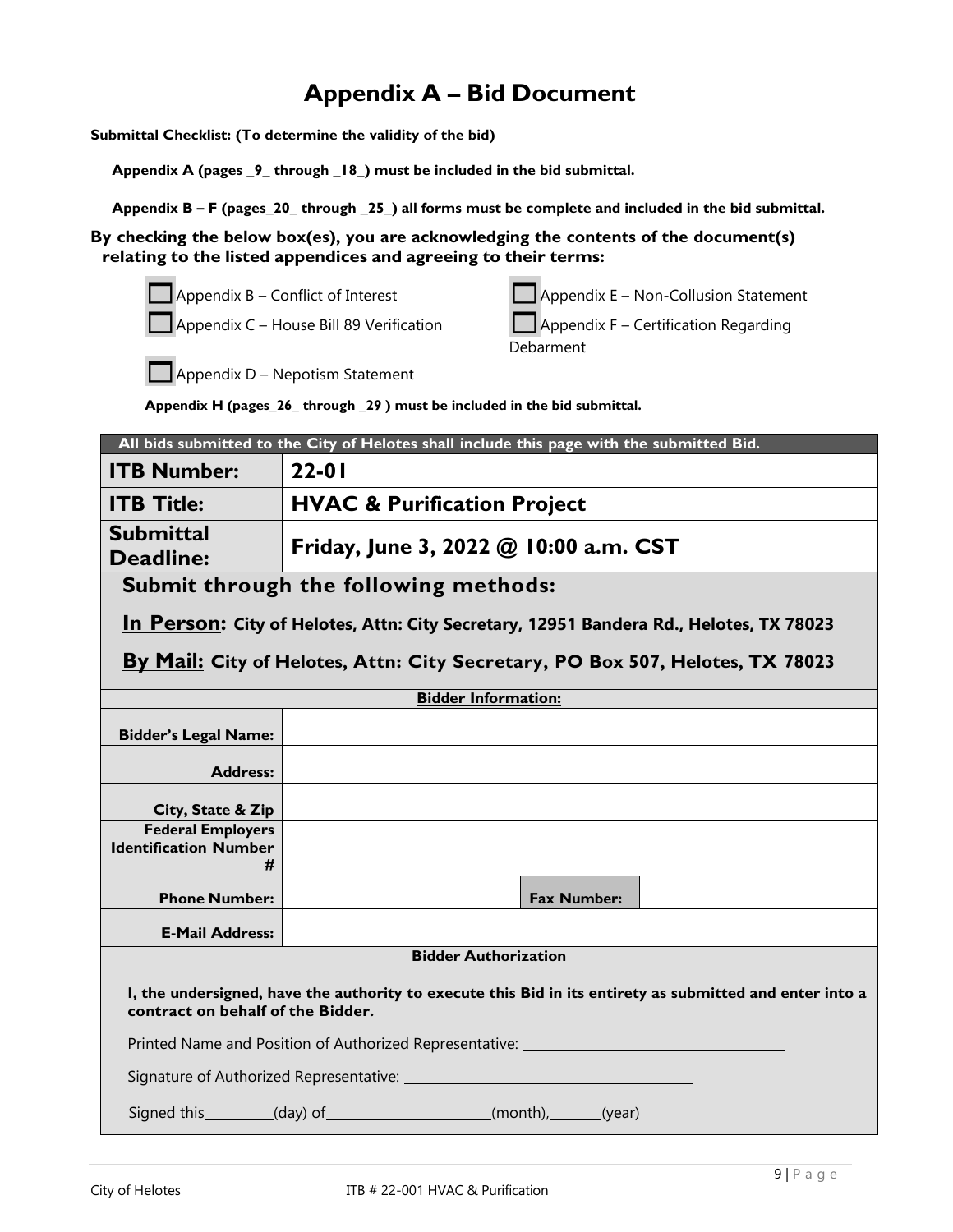### **Appendix A – Bid Document (continued)**

# **I.** *REQUIRED BID INFORMATION. IN ORDER FOR A BID TO BE CONSIDERED COMPLETE, AND TO BE EVALUATED FOR A CONTRACT AWARD BY THE CITY, BIDDER MUST SUBMIT ALL OF THE FOLLOWING INFORMATION*

#### **1. Proposed Products and/or Services**

- A. Product or Service Description: Bidders should utilize this section to describe the technical aspects, capabilities, features and options of the service or product and/or service proposed in accordance with the required Scope of Services as identified in Appendix H. Promotional literature, brochures, or other technical information may be used.
- B. Additional Hardware Descriptions: Bidders should also include in this section a detailed description of what additional hardware and/or software if any, would be required by the City in order to fully utilize the goods and/or services proposed.
- C. Material Safety Data Sheets (MSDS): If applicable, the successful Bidder shall provide the City with applicable MSDS documentation as required by applicable laws and regulations.
- D. Guarantees and Warranties: Each Bidder shall submit a complete copy of any warranties or guarantees provided by the manufacturer or Bidder with the Bid submitted.
- E. Project Schedule/Delivery Date: Bidder must provide a project schedule noting all projected completion dates for segments of the Project, from start-up to completion, and all delivery dates for goods covered by the ITB. The Bid Document must show the number of days required to deliver and install the product or equipment after the receipt of the City's Purchase Order.
- F. Certain Construction and Installation Projects: Texas Government Code 2252 Subchapter F – Section 2252.201, 2252.202, and 2252.203. A contract between the vendorand the City of Helotes must comply with the statutes above regarding the purchase ofiron or steel products. Any iron or steel product produced through a manufacturing process and used in a project shall be produced in the United States. By signing Appendix A, vendor attests that the material provided is manufactured in the United States. A contract found noncompliant is subject to immediate termination by the City of Helotes.

### **2. Cost of Proposed Products and/or Services**

- A. Pricing: Pricing shall reflect the full Scope of Services defined herein, inclusive of all associated cost for delivery, labor, insurance, taxes, overhead, and profit.
- B. Schedule of Pricing: Bidder shall quote unit pricing in accordance with the itemized listing of products or contract segments stated in the Scope of Services and using the following format:

| Item<br># | Quantity | Description of Products/Services | Unit<br>Cost | Extended<br>Price |
|-----------|----------|----------------------------------|--------------|-------------------|
|           |          |                                  |              |                   |
|           |          |                                  |              |                   |
|           |          |                                  |              |                   |
|           |          | <b>TOTAL ALL LINE ITEMS</b>      |              |                   |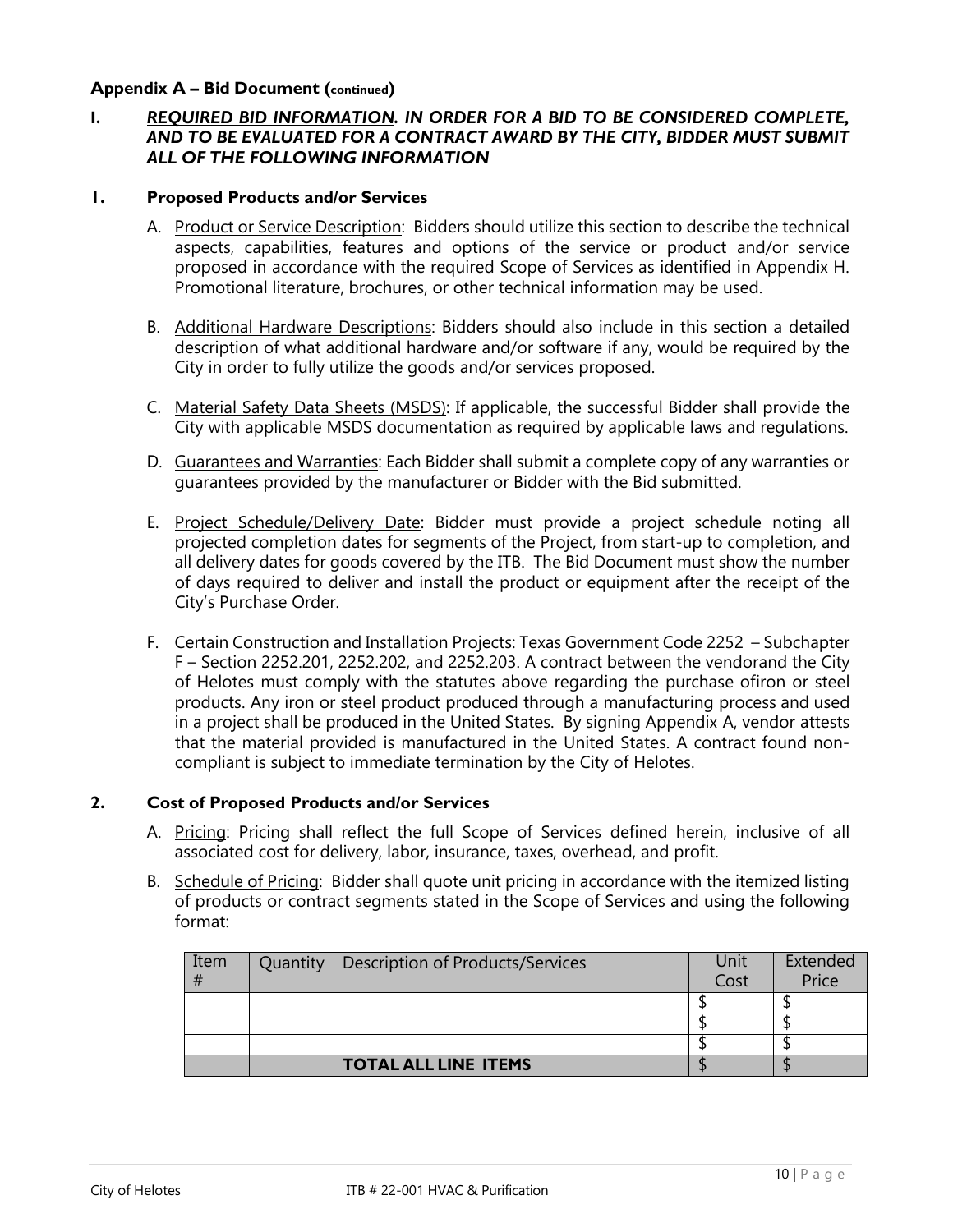### **3. Bidder's Experience / Staff**

- A. Project Team: Identify all members of the Bidder's team (including both team members and management) who will be providing any services proposed and include information which details their experience.
- B. Removal or Replacement of Staff: If an assigned staff person must be removed or replaced for any reason, the replacement person must be approved by City prior to joining the project.
- C. Business Establishment: State the number of years the Bidder's business has been established and operating. If Bidder's business has changed names or if the principals operating the business operate any similar businesses under different names, or have operated any other businesses or changed the legal status or form of the business within the last five (5) years, all names, of predecessor business names, affiliated entities, and previous business entities operated by the principals, if different than present, must be provided;

State the number of years' experience the business has:  $\cdot$  ; and the number of employees: .

D. Project Related Experience: All Bids must include detailed information that details the Bidder's experience and expertise in providing the requested services that demonstrates the Bidder's ability to logically plan and complete the requested project.

### **4. References**

Bidder shall provide three (3) references where Bidder has performed similar to or the same types of services as described herein. Bidder shall provide references not affiliated with the City of Helotes, or any of its employees.

#### Reference #1:

| Client / Company Name:               |                |  |
|--------------------------------------|----------------|--|
| Contact Name:                        | Contact Title: |  |
| Phone:                               | Email:         |  |
| Date and Scope of Services Provided: |                |  |

#### Reference #2:

| Client / Company Name:               |                |  |
|--------------------------------------|----------------|--|
| Contact Name:                        | Contact Title: |  |
| Phone:                               | Email:         |  |
| Date and Scope of Services Provided: |                |  |
|                                      |                |  |
|                                      |                |  |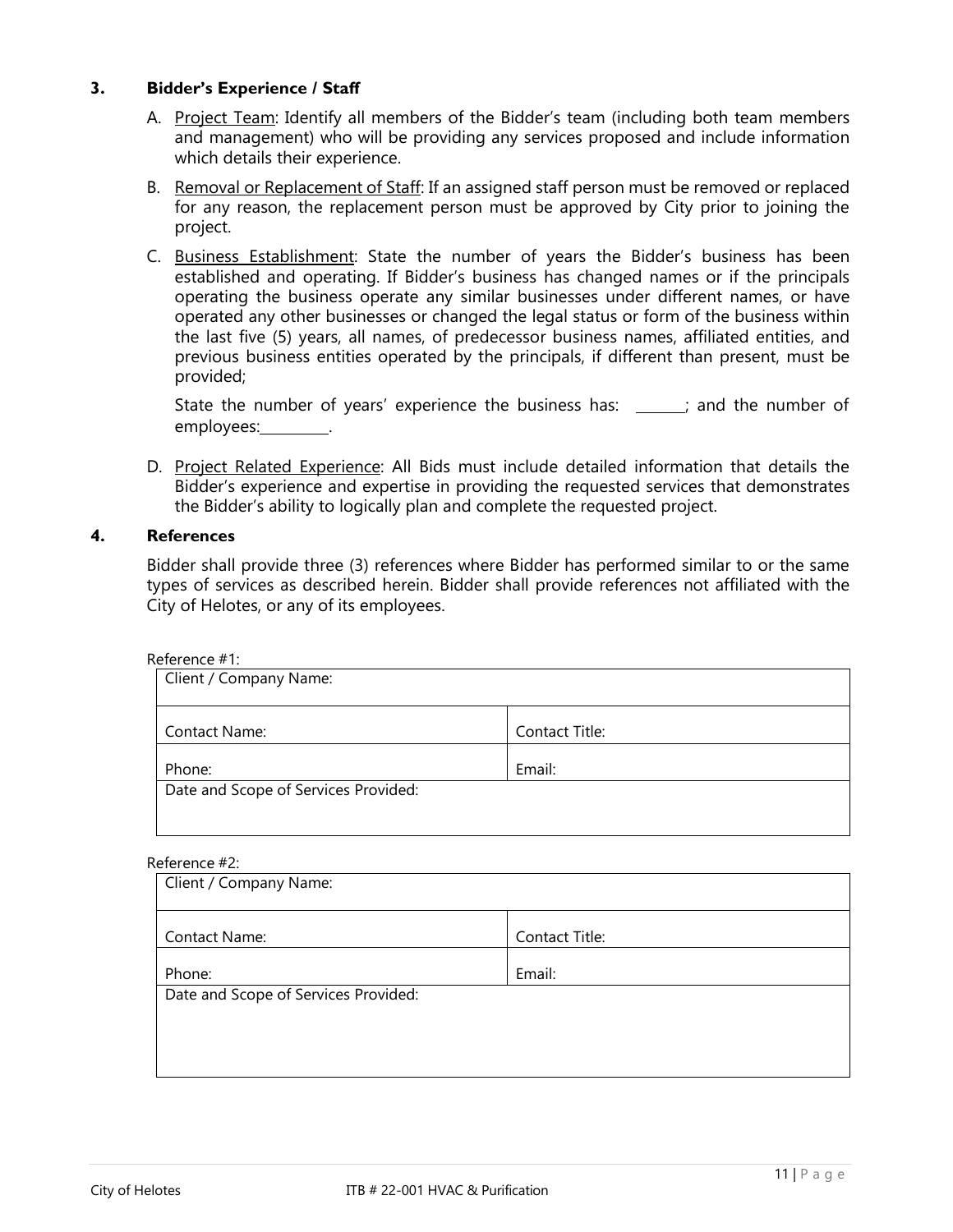#### Reference #3:

| Client / Company Name: |  |  |
|------------------------|--|--|
| Contact Title:         |  |  |
| Email:                 |  |  |
|                        |  |  |
|                        |  |  |
|                        |  |  |

#### **5. Trade Secrets and/or Confidential Information**

Trade Secrets and/or Confidential Information: This bid (does) (does not) contain tradesecrets and/or confidential information. If applicable, describe such trade secrets and confidential information, and the basis for your assertion that such material qualifies for legalprotection from disclosure.

#### **6. Federal, State and/or Local Identification Information**

- A. Centralized Master Bidders List registration number: \_\_\_\_\_\_\_\_\_\_\_\_\_\_\_\_\_\_\_\_\_\_\_\_.
- B. Prime contractor HUB / MWBE registration number:
- C. An individual Bidder acting as a sole proprietor must also enter the Bidder's Social Security Number: #\_\_\_\_\_\_\_\_\_\_\_\_\_\_\_\_\_\_\_\_\_\_\_\_\_.
- D. Dun and Bradstreet Number Data Universal Numbering System (DUNS):
- E. All vendors contracting with the City of Helotes may be required to register, or have an active registration with the System for Award Management (SAM.gov). Registration is free. The System for Award Management (SAM) is the official registration required prior to bidding on a contract with any federal government agency, including local governments who receive federal funds. Registration must be completed prior to contract award by City Council. Registering online is accomplished on the SAM website here: [https://www.sam.gov/portal/SAM/##11#1.](https://www.sam.gov/portal/SAM/)

#### **7. Cooperative Governmental Purchasing Notice**

.

Other governmental entities maintaining interlocal agreements with the City, may desire, but are not obligated, to purchase goods and services defined in this ITB from the successful Bidder. All purchases by governmental entities, other than the City, will be billed directly to and paid by that governmental entity. The City will not be responsible for another governmental entity's debts. Each governmental entity will place their own orders with the successful Bidder and be responsible for ensuring full compliance with the ITB specifications. Prior to other governmental entities placing orders, the City will notify the successful Bidder of their intent.

Please indicate below if you will permit other governmental entities to purchase from your agreement with the City.

# **[ ] Yes, Others can purchase [ ] No, Only the City can purchase.**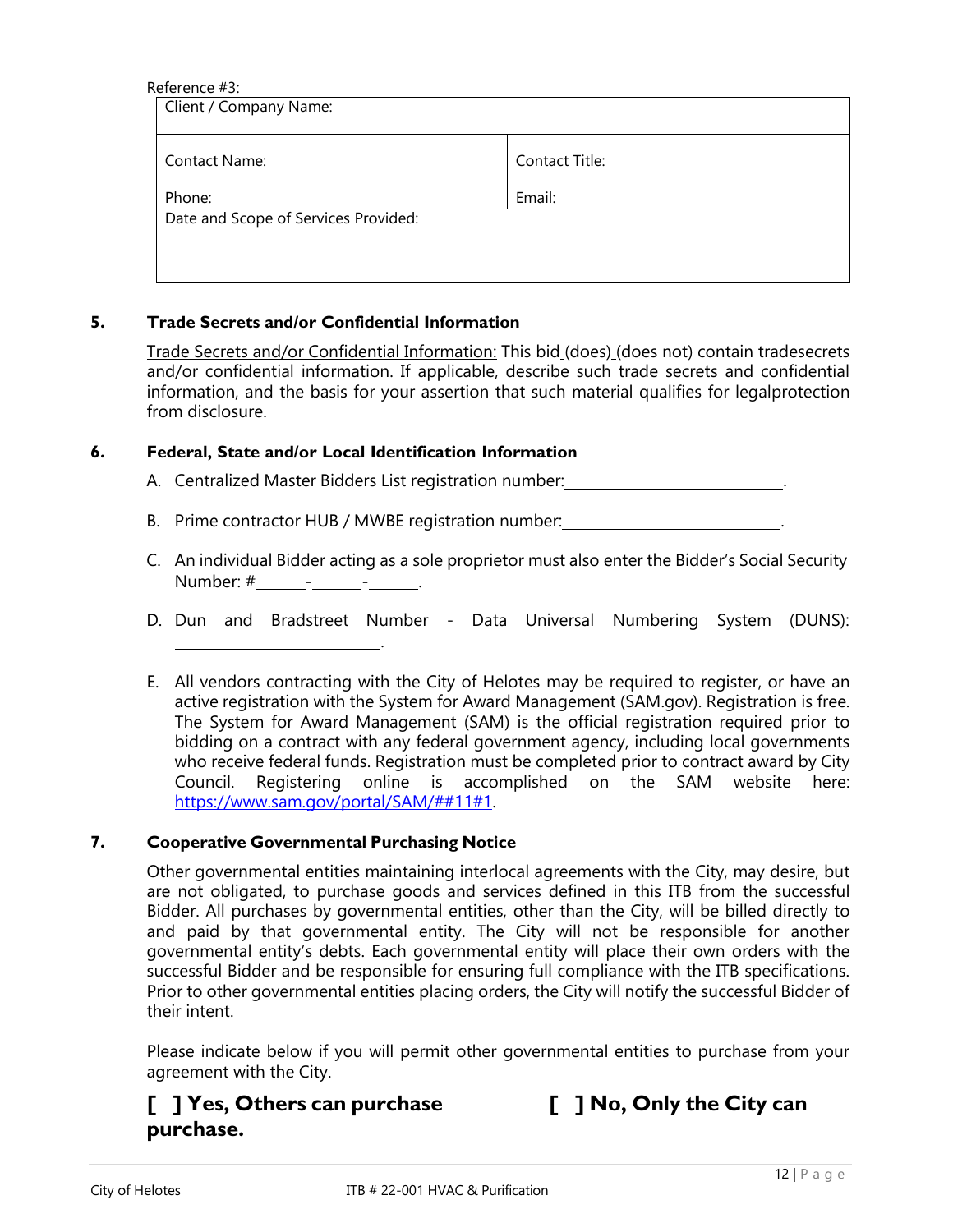- **8. Term of Contract and Option to Extend: Any contract resulting from this ITB shall be effective until work has been completed to the satisfaction of the City of Helotes. The City anticipates that contract shall be renewed pursuant to the availability of funds and at the discretion of the City. The following clauses shall be included in the contract:**
	- A. Option Clause: This section left intentionally blank.
	- B. Escalation Clause: This section left intentionally blank.
	- C. Price Increases Upon Extension: This section left intentionally blank.

#### **9. Emergency Business Services Contact Notice**

During a natural disaster, or homeland security event, there may be a need for the City of Helotes to access your business for products or services after normal business hours and/or holidays. The City may request City employee pick up or vendor delivery of product or services.

For this purpose, a primary and secondary emergency contact name and phone number are required. It is critical the vendor's emergency contact information remains current. City shall be contacted by E-mail with any change to a contact name or phone number of these emergency contacts. Updates may be emailed to [citysec@helotes-tx.gov](mailto:citysec@helotes-tx.gov.).

All products or services requested during an emergency event are to be supplied as per the established contract prices, terms and conditions. The vendor shall provide the fee (pricing) for an after-hours emergency opening of the business if any. In general, orders will be placed using a City of Helotes procurement card (Master Card) or City issued Purchase Order. The billing is to include the emergency opening fee, if applicable.

The contractor shall provide the names, phone numbers and fee (pricing), if any, for an afterhours emergency opening of the business listed below.

| Business Name: 1999 Contract Contract Contract Contract Contract Contract Contract Contract Contract Contract Contract Contract Contract Contract Contract Contract Contract Contract Contract Contract Contract Contract Cont |  |
|--------------------------------------------------------------------------------------------------------------------------------------------------------------------------------------------------------------------------------|--|
|                                                                                                                                                                                                                                |  |
|                                                                                                                                                                                                                                |  |
|                                                                                                                                                                                                                                |  |
| Primary Contact Phone Numbers: Home: Cell: Cell: Cell:                                                                                                                                                                         |  |
|                                                                                                                                                                                                                                |  |
| Secondary Contact Phone Numbers: Home: 1988 1999                                                                                                                                                                               |  |
| After Hours emergency opening fee, if applicable: \$                                                                                                                                                                           |  |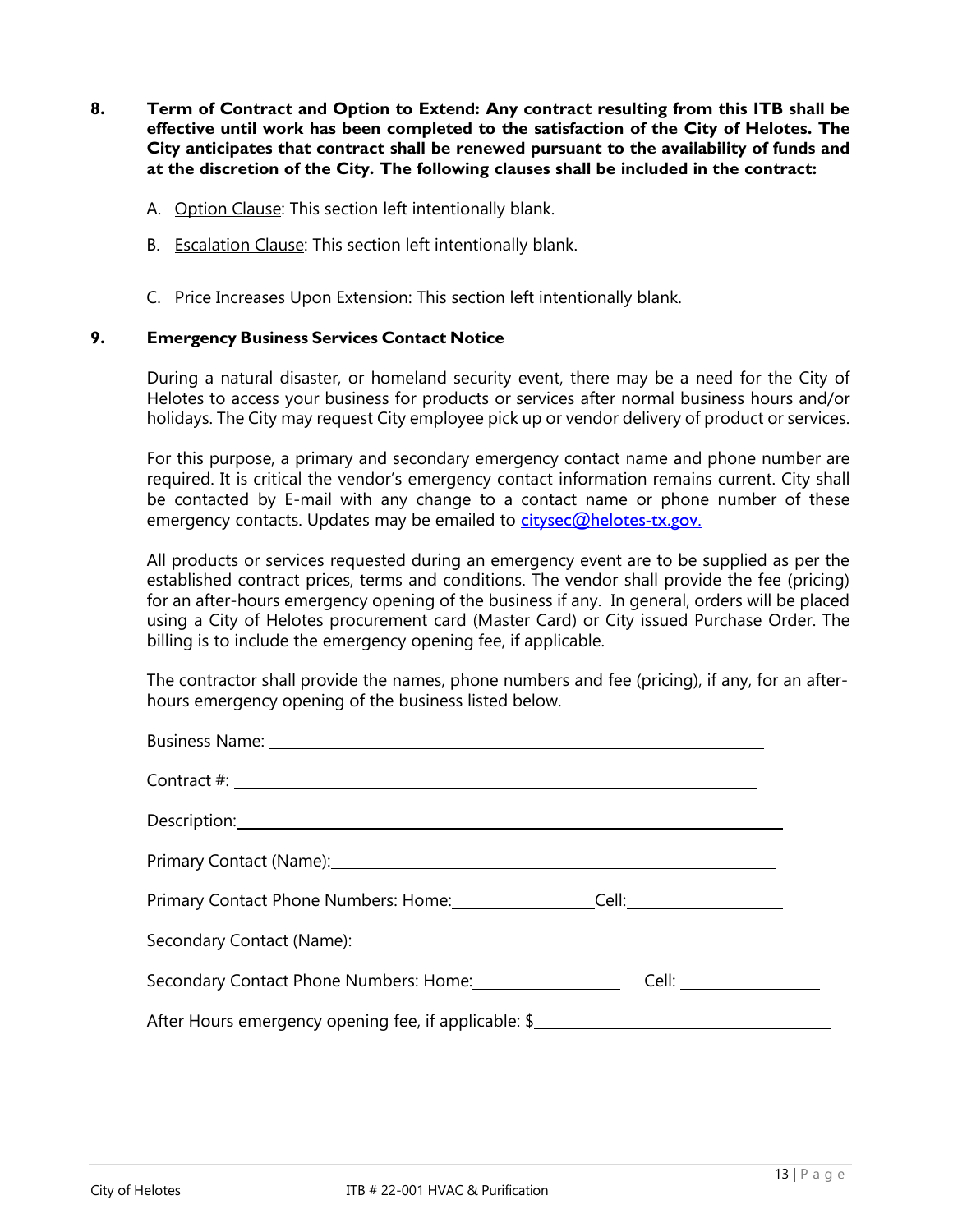### **II.** *CONTRACT TERMS AND CONDITIONS. EXCEPT WHERE BIDDER MAKES SPECIFIC EXCEPTION IN THE SUBMITTED BID, ANY CONTRACT RESULTING FROM THIS ITB WILL CONTAIN THE FOLLOWING TERMS AND CONDITIONS, WHICH BIDDER HEREBY ACKNOWLEDGES, AND TO WHICH BIDDER AGREES BY SUBMITTING A BID*:

### **1. Delivery of Products and/or Services**

- A. Payment Terms: Unless otherwise specified in the Scope of Services or otherwise agreed to in writing by the City, payment terms for the City are Net 30 days upon receipt of invoice. Refer to Texas Local Government Code 2251, Payment for Goods and Services. Otherwise known as the Prompt Payment Act. Send all invoices to City of Helotes Attention: Accounts Payable, PO Box 507, Helotes, Texas 78023 or email: [accountspayable@helotes-tx.gov.](mailto:accountspayable@helotes-tx.gov.)
- B. Warranty of Products and Services: All products furnished under this contract shall be warranted to be merchantable and good quality and fit for the purposes intended as described in this Bid, to the satisfaction of the City and in accordance with the specifications, terms, and conditions of the Scope of Services, and all services performed shall be warranted to be of a good and workmanlike quality, in addition to, and not in lieu of, anyother express written warranties provided.
- C. Late Delivery or Performance: If Bidder fails to deliver acceptable goods or services within the timeframes established in the Project Schedule, the City shall be authorized topurchase the goods or services from another source and assess any increase in costs to the defaulting Bidder, who agrees to pay such costs within ten days of invoice.
- D. FOB (delivery charges): All products offered shall be FOB final destination, with all delivery charges to be prepaid by the Bidder. The City does not accept C.O.D. or collect shipments. The contract price shall include all charges, including delivery, installation and set-up fees. All packing, crating, or other debris resulting from the delivery or set-up of the commodity purchased shall be removed and properly disposed by the successful Bidder at no additional cost to the City.
- E. Excess or Incorrect Commodities: Products or materials delivered in error or in excess of the quantity ordered shall be returned at the successful Bidder's expense, unless otherwise agreed to in writing by the City.
- F. Title to Goods and Risk of Loss: For goods to be provided by Bidders hereunder, if any, the title and risk of loss of the goods shall not pass to City until City actually receives, takes possession, and accepts the goods and the installation of such goods, has tested the system, and determined that it is in good and acceptable working order.
- G. Force Majeure: If by reason of Force Majeure either party shall be rendered unable, wholly or in part, to carry out its responsibilities under this contract by any occurrence by reason of Force Majeure, then the party unable to carry out its responsibility shall give the other party notice and full particulars of such Force Majeure in writing within a reasonable time after the occurrence of the event, and such notice shall suspend the party's responsibility for the continuance of the Forced Majeure claimed, but for no longer period. Force Majeure means acts of God, floods, hurricanes, tropical storms, tornadoes, earthquakes, orother natural disasters, acts of public enemy, acts of terrorism, sovereign conduct, riots, civil commotion, strikes or lockouts, and other causes that are not occasioned by either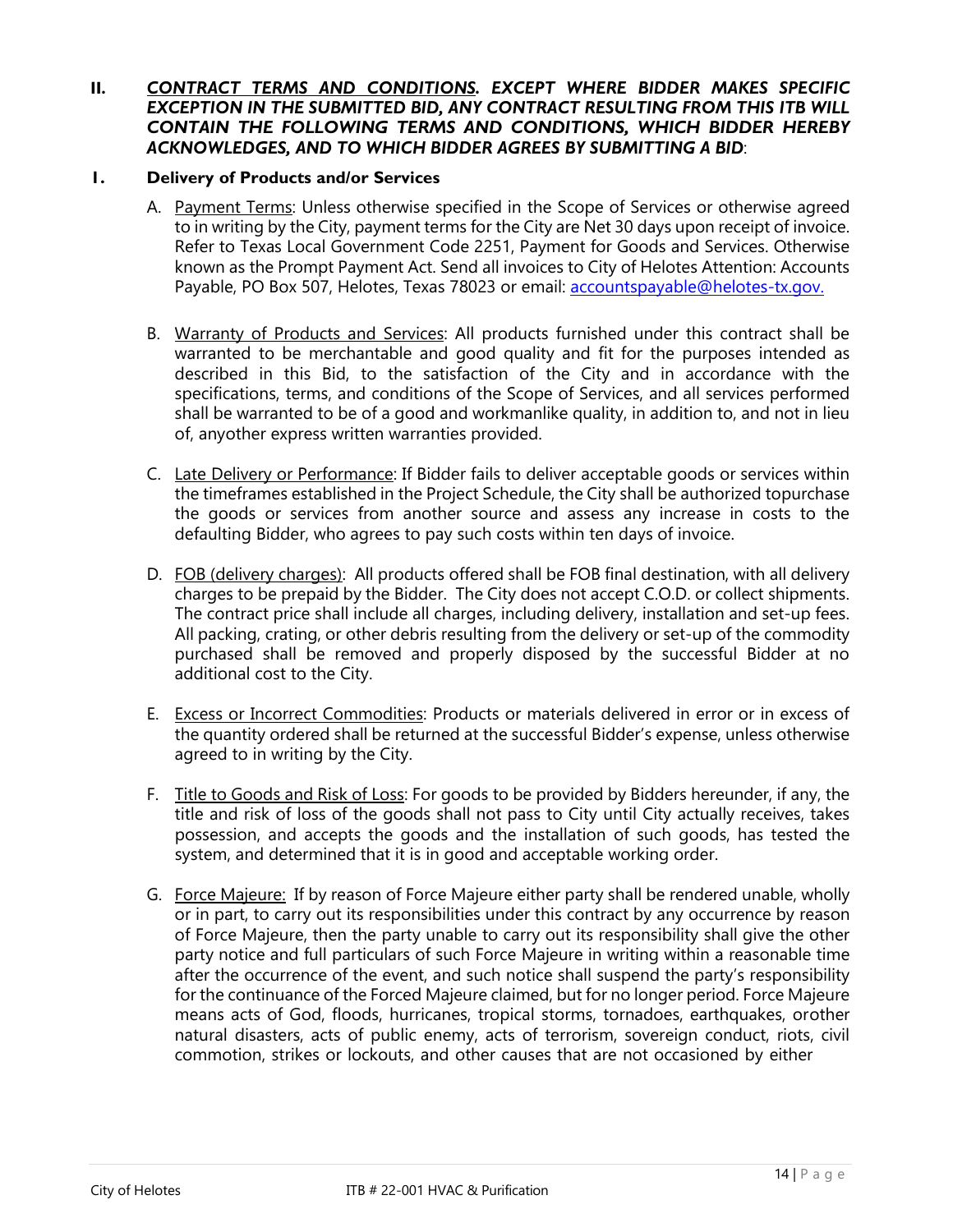Party's conduct which by the exercise of due diligence the party is unable to overcome and which substantially interferes with operations.

H. Liquidated Damages: The parties agree that, if the Project is not completed within the time specified plus any extensions of time allowed pursuant thereto, the actual damages sustained by the Owner because of any such delay will be uncertain and difficult of ascertainment, and that the reasonable foreseeable value of the use of said project by the Owner would be the sum of \$250.00 per calendar day. The Contractor therefore agrees to pay, and the Owner agrees to accept, as liquidated damages and not as a penalty, the sum of \$250.00 per calendar pay for each day's delay in fully completing saidproject beyond the time specified in the Contract and any extensions of such time allowed there under.

# I. Change Orders: per Texas Local Government Code

Sec. 252.048. CHANGE ORDERS. (a) If changes in plans or specifications are necessary after the performance of the contract is begun or if it is necessary to decrease or increase the quantity of work to be performed or of materials, equipment, or supplies to be furnished, the governing body of the municipality may approve change orders making the changes.

(b) The total contract price may not be increased because of the changes unless additional money for increased costs is appropriated for that purpose from available funds or is provided for by the authorization of the issuance of time warrants.

(c) If a change order involves a decrease or an increase of \$50,000 or less, the governing body may grant general authority to an administrative official of the municipality to approve the change orders.

(c-1) If a change order for a public works contract in a municipality with a population of 300,000 or more involves a decrease or an increase of \$100,000 or less, or a lesser amount as provided by ordinance, the governing body of the municipality may grant general authority to an administrative official of the municipality to approve the change order.

(d) The original contract price may not be increased under this section by more than 25 percent. The original contract price may not be decreased under this section by more than 25 percent without the consent of the contractor.

# **2. Miscellaneous**

- A. Independent Contractor: Bidder agrees that Bidder and Bidder's employees and agents have no employer-employee relationship with City. Bidder agrees that if Bidder is selected and awarded a contract, City shall not be responsible for the Federal Insurance Contribution Act (FICA) payments, Federal or State unemployment taxes, income tax withholding, Workers Compensation Insurance payments, or any other insurance payments, nor will City furnish any medical or retirement benefits or any paid vacation or sick leave.
- B. Assignments: The rights and duties awarded the successful Bidder shall not be assigned to another without the written consent of the Purchasing Supervisor. Such consent shall not relieve the assigner of liability in the event of default by the assignee.
- C. Liens: Bidder shall indemnify and save harmless the City against any and all liens and encumbrances for all labor, goods, and services which may be provided to the City by Bidder or Bidder's vendor(s), and if the City requests, a proper release of all liens or satisfactory evidence of freedom from liens shall be delivered to the City.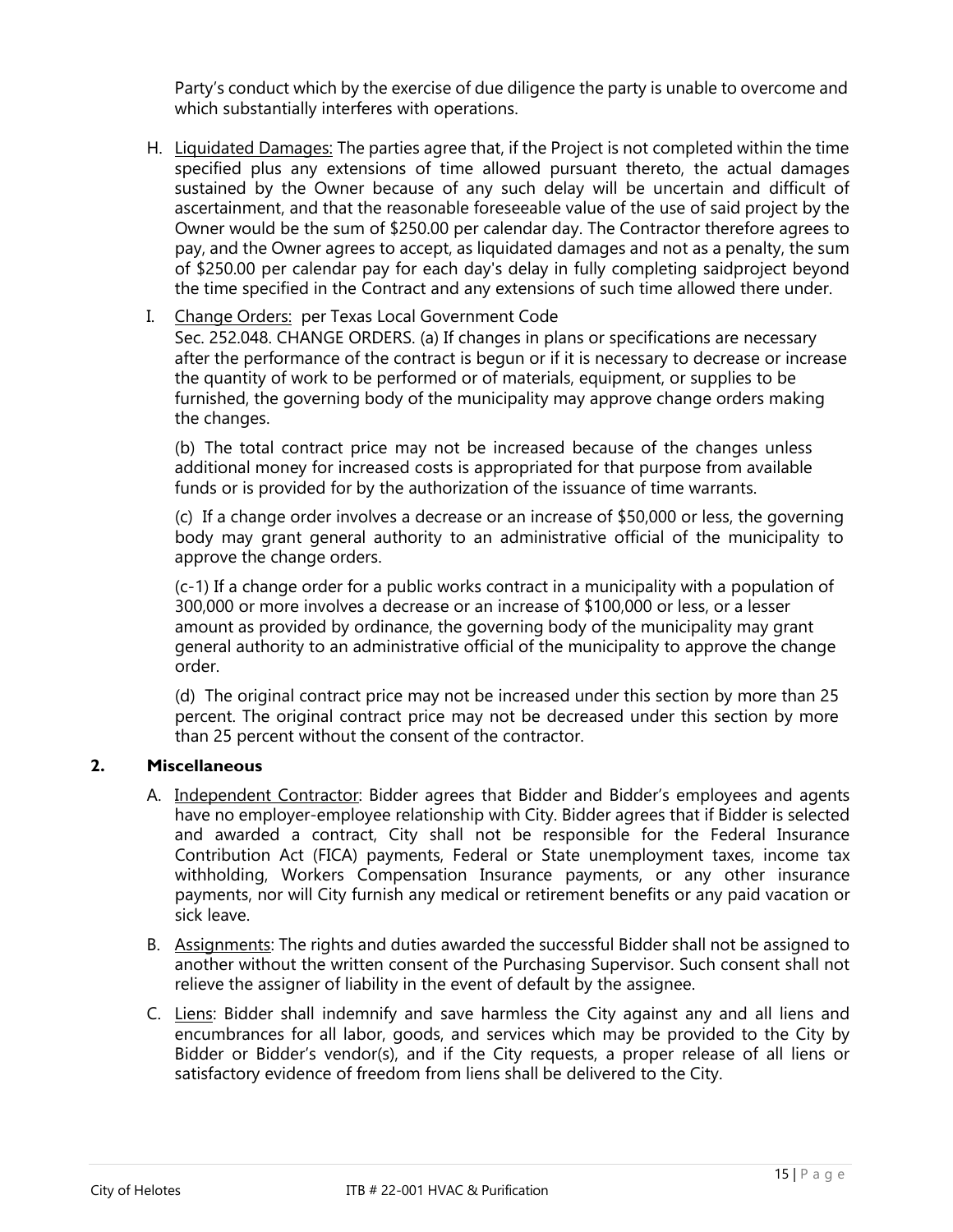- D. Gratuities / Bribes: Bidder certifies that no bribes in the form of entertainment, gifts, or otherwise, were offered or given by the successful Bidder, or its agent or representative, to any City officer, employee or elected representative, with respect to this ITB or any contract with the City, and that if any such bribe is found to have been made this shall begrounds for voiding of the contract
- E. Financial Participation: Bidder certifies that it has not received compensation from the City to participate in preparing the specifications or ITB on which the Bid is based and acknowledges that this contract may be terminated and/or payment withheld if this certification is inaccurate.
- F. Required Licenses: Bidder certifies that he holds all licenses required by the State of Texas for a provider of the goods and/or services described by the Scope of Services herein.
- G. Authority to Submit Bid and Enter Contract: The person signing on behalf of Bidder certifies that the signer has authority to submit the Bid on behalf of the Bidder and to bindthe Bidder to any resulting contract.
- H. Authority to Enter Contract City: The Mayor and/or City Administrator is the only person authorized to execute contracts on behalf of the City. All signature pages must include "approved as to form" and be signed by the City Attorney before the Mayor and/or City Administrator will execute the contract.Neither department heads nor elected officials are authorized to sign any binding contracts or agreements prior to being properly placed on the City Councils agenda and approved in an open meeting. Department heads and other elected officials are not authorized to enter into any type of agreement or contract on behalf of the City of Helotes. Only the Mayor and/or City Administrator may enter into a contract on behalf of the City of Helotes as authorized by City Council. Additionally, department heads and other elected officials are not authorized to agree to any type of supplementalagreements or contracts for goods or services. Supplemental agreements are subject to review by the City's Legal Department prior to being signed by the Mayor and/or City Administrator, (City's authorized representative).
- I. Compliance with Applicable Law: Bidder agrees that the contract will be subject to, and Bidder will strictly comply with, all applicable federal, state, and local laws, ordinances, rules, and regulations.
- J. Non-Discrimination: During the performance of this contract, the contractor agrees as follows: (1) The contractor will not discriminate against any employee or applicant for employment because of race, age, disability, color, religion, sex, or national origin. The contractor will take affirmative action to ensure that applicants and employees are not discriminated against on the basis of race, age, disability, color, religion, sex or national origin. Such action shall include, but not be limited to the following: employment, upgrading, demotion, or transfer; recruitment or recruitment advertising; layoff or termination; rates of pay or other forms of compensation; and selection for training, including apprenticeship. The contractor agrees to post in conspicuous places, available to employees and applicants for employment, notices to be provided by the contracting officer setting forth the provisions of this nondiscrimination clause. (2) The contractor will, in all solicitations or advertisements for employees placed by or on behalf of the contractor, state that all qualified applicants will receive consideration for employment without regard to race, age, disability, color, religion, sex or national origin. (3) In the event of the contractor's noncompliance with the nondiscrimination clauses of this contract or with any of the said rules, regulations, or orders, this contract may be canceled, terminated, or suspended in whole or in part and the contractor may be declared ineligible for further Government contracts or federally assisted construction contracts in accordance with procedures authorized in Executive Order 11246 of September 24, 1965, and such other sanctions as may be imposed and remedies invoked as provided in Executive Order 11246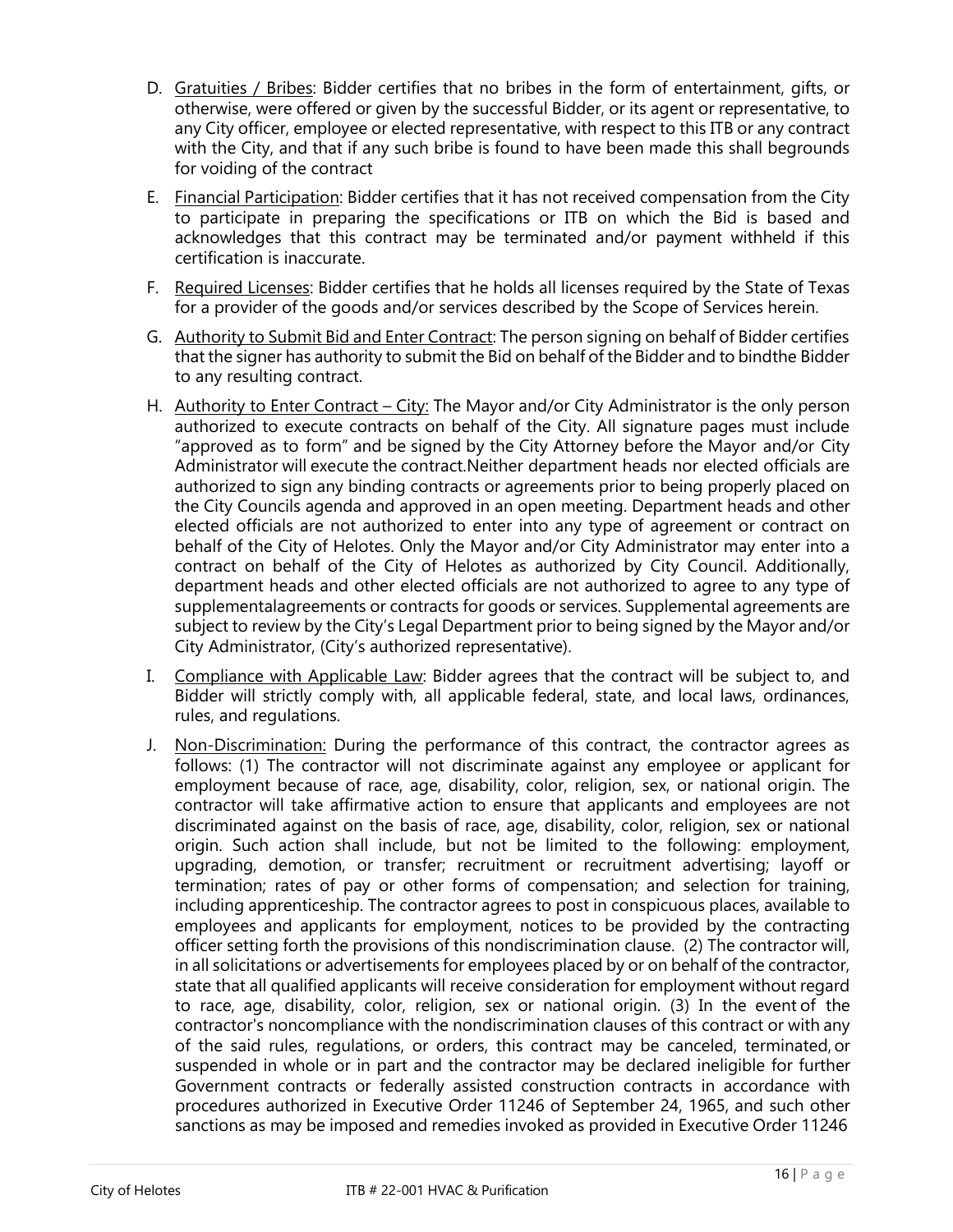of September 24, 1965, or by rule, regulation, or order of the Secretary of Labor, or as otherwise provided by law.

K. Wage Rates: In conformance with applicable statutes, the general prevailing wage rates determined by the United States Department of Labor in accordance with the Davis-Bacon Act, in the locality in which the work is to be performed have been asserted and such rates shall be the minimum paid for labor employed on this project. If, however, Federal funds are used specified wage decisions will be listed as part of the overall bid document.

# **3. Financial Responsibility Provisions**

- A. Insurance: The Bidder, consistent with its status as an independent contractor, shall carry, and shall require any of its subcontractors to carry, at least the following insurance in such form, with such companies, and in such amounts (unless otherwise specified in the Scope of Services, Appendix H) as City may require, naming the City of Helotes as the additional insured:
	- i. Worker's Compensation and Employer's Liability insurance, including All States Endorsement, to the extent required by federal law and complying with the laws of the State of Texas;
	- ii. Commercial General Liability insurance for at least One Million Dollars (\$1,000,000) on a per occurrence basis, with a Two Million (\$2,000,000) aggregate. Blanket Contractual Liability, Broad Form Property Damage, Personal Injury, Completed Operations/Products Liability, Premises Liability, Medical Payments, and Broad Form General Liability Endorsements;
	- iii. Comprehensive Automobile Liability insurance covering all owned, non-owned or hired automobiles to be used by the Contractor, with coverage at the minimum State of Texas requirements;
	- iv. Professional Liability, Errors and Omissions in an amount to be determined in the Scope of Services.

Insurance coverage shall be on an "occurrence basis"

B. **Indemnification:** In Accordance with State Law, the contractor agrees to indemnify, save, and hold harmless the City of Helotes, Texas, its employees, officials, and agents from any and all claims, actions, damages, lawsuits, proceedings, judgements, or liabilities, for personal injury, death, or property damage resulting from the acts or omissions of anyone under the contractor's supervision or control.

In the event of any cause of action or claim asserted by a party to this agreement or any third party, the City will provide the contractor with timely notice of such claim, dispute or notice. Thereafter, the contractor shall at its own expense, faithfully and completely defend and protect the City against any and all liabilities arising from this claim, cause of action, or notice.

i. Indemnity for Intellectual Property: Bidder hereby warrants that the use or sale of the products, materials and services delivered hereunder will not infringe on the rights of any trade secrets, patent, copyright, registered trademark, or other intellectual property by right covering such materials and the successful Bidder agrees to indemnify and hold harmless the City for any and all costs, expenses, judgments, and damages which the City may have to pay or incur.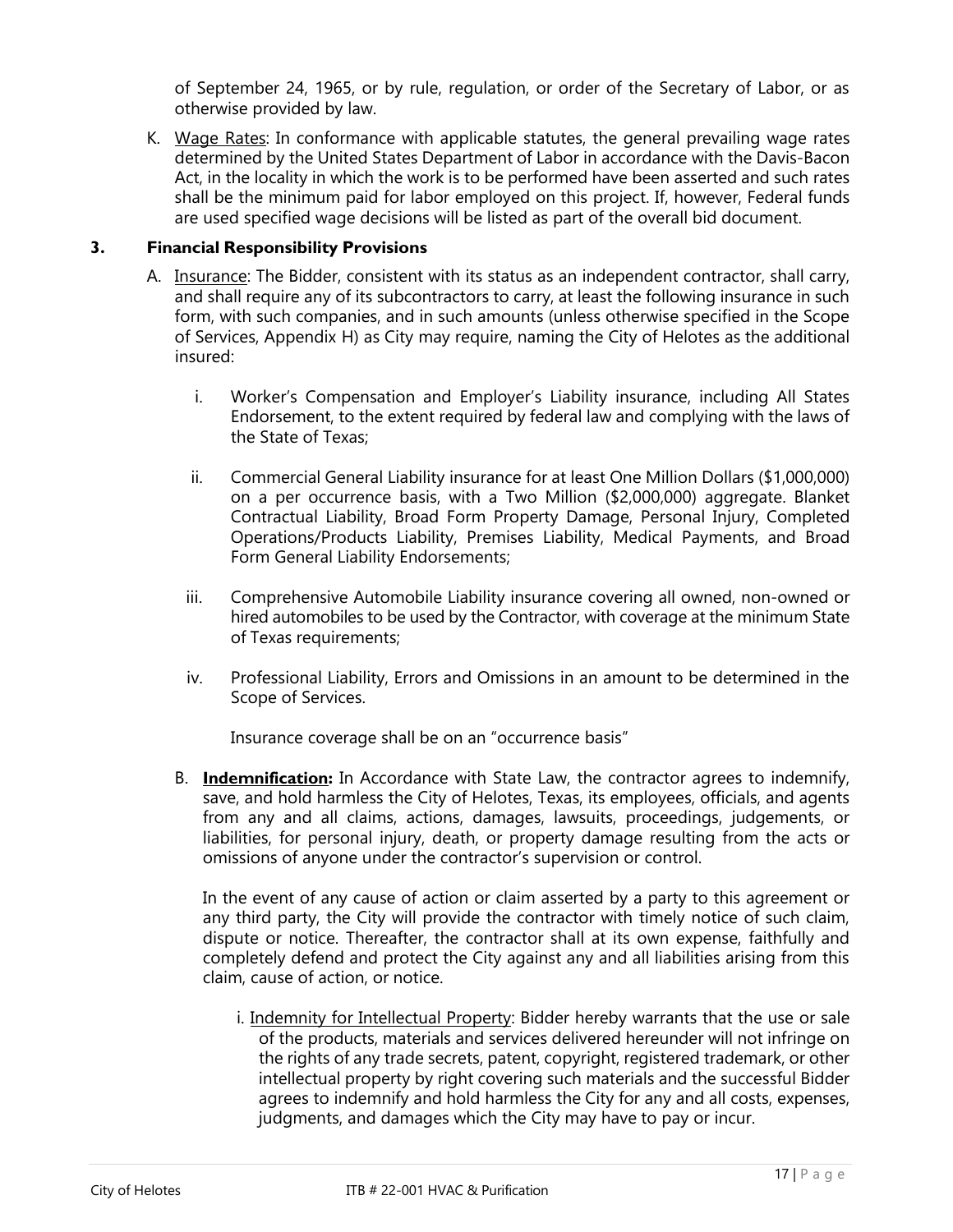- C. Bond Requirements: If applicable, per the Scope of Work, prior to the commencement of work on this Project, Bidder shall deliver to the City the following bonds issued by a good and sufficient surety licensed by the State of Texas and satisfactory to the City, unless otherwise stated below:
	- i. Bid bonds are required for bids over \$25,000.00 in the amount of 5% of the total bid amount. This must be issued by a good and sufficient surety licensed by the State of Texas and satisfactory to the City, or a Cashier's Check.
	- ii. A payment bond in the amount of 100% of the total contract amount insuring the full and prompt payment of all persons performing labor and/or furnishing materials in connection with this Project;
	- iii. A performance bond in the amount of 100% of the total contract amount insuring full, faithful, and prompt performance of the responsibilities contained in this contract within the time parameters provided herein; and
	- iv. A maintenance bond insuring full and prompt maintenance, repair and/or replacement of the goods to be provided by Bidder for a period of two years from date of acceptance by the City.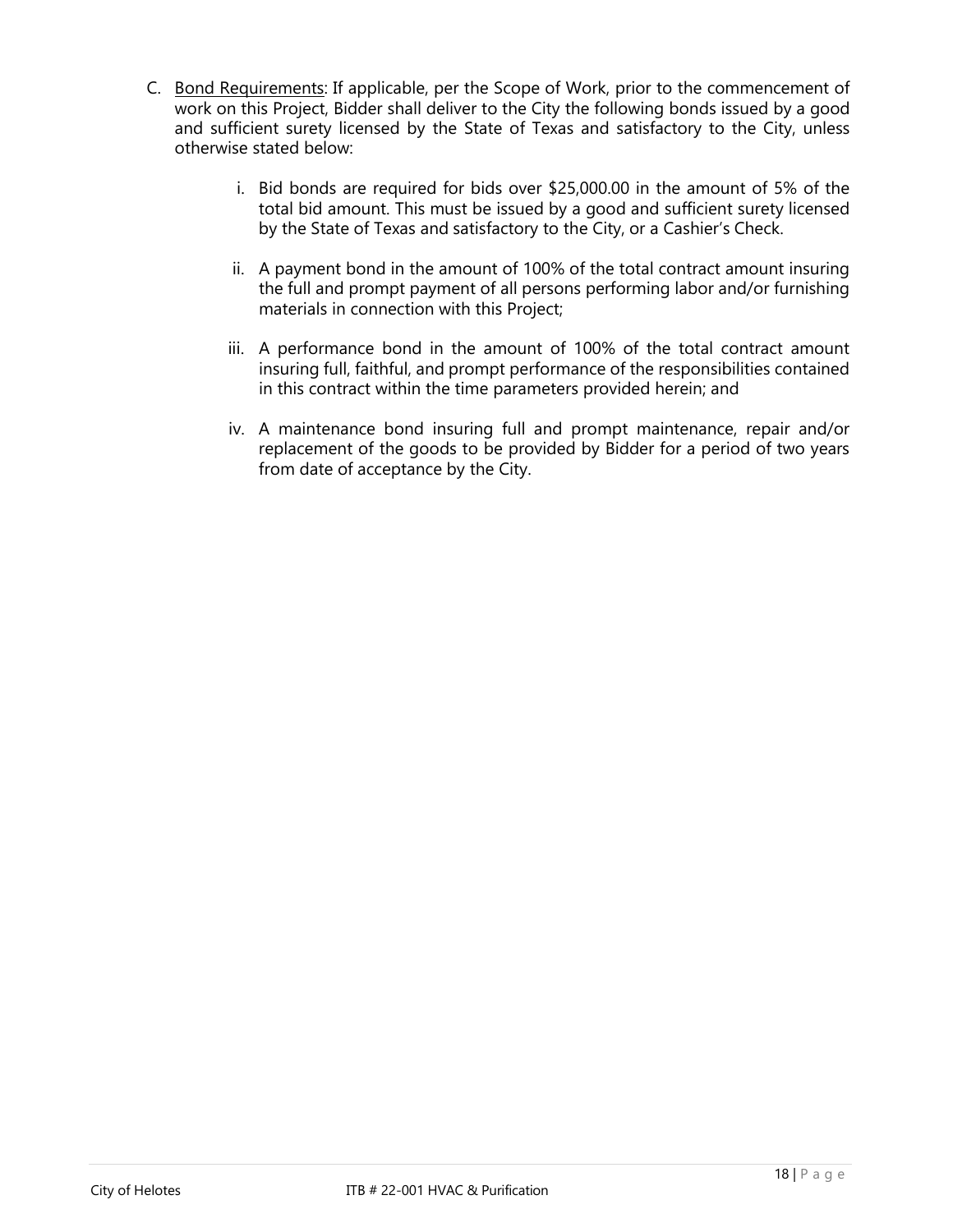# **Appendix B – Form CIQ**

# **INFORMATION REGARDING VENDOR CONFLICT OF INTEREST QUESTIONNAIRE**

**WHO:** The following persons must file a Conflict of Interest Questionnaire with the City if the person has an employment or business relationship with an officer of the City that results in taxable income exceeding \$2,500 during the preceding twelve–month period, or an officer or a member of the officer's family has accepted gifts with an aggregate value of more than \$250 during the previous twelve-month period and the person engages in any of the following actions:

- 1. contracts or seeks to contract for the sale or purchase of property, goods, or services with the City, including any of the following:
	- a. written and implied contracts, utility purchases, purchase orders, credit card purchases, and any purchase of goods and services by the City;
	- b. contracts for the purchase or sale of real property, personal property including an auction of property;
	- c. tax abatement and economic development agreements;
- 2. submits a bid to sell goods or services, or responds to a request for proposal for services;
- 3. enters into negotiations with the City for a contract; or
- 4. applies for a tax abatement and/or economic development incentive that will result in a contract with the City

### **THE FOLLOWING ARE CONSIDERED OFFICERS OF THE CITY:**

- 1. Mayor and City Council Members;
- 2. City Administrator;
- 3. Board and Commission members and appointed members by the Mayor and City Council;
- 4. Directors of 4A and 4B development corporations;
- 5. The executive directors or managers of 4A and 4B development corporations; and
- 6. Directors of the City of Helotes who have authority to sign contracts on behalf of the City.

**EXCLUSIONS:** A questionnaire statement need not be filed if the money paid to a local government official was a political contribution, a gift to a member of the officer's family from a family member; a contract or purchase of less than \$2,500, or a transaction at a price and subject to terms available to the public; a payment for food, lodging, transportation or entertainment; or a transaction subject to rate or fee regulation by a governmental entity or agency.

**WHAT:** A person or business that contracts with the City or who seeks to contract with the City must file a "Conflict of Interest Questionnaire" (FORM CIQ) which is available online at [www.ethics.state.tx.us a](http://www.ethics.state.tx.us/)nd a copy of which is attached to this guideline. The form contains mandatory disclosures regarding "employment or business relationships" with a municipal officer. Officials may be asked to clarify or interpret various portions of the questionnaire.

**WHEN:** The person or business must file:

- 1. the questionnaire no later than seven days after the date the person or business begins contract discussions or negotiations with the municipality, or submits an application, responds to a request for proposals or bids, correspondence, or other writing related to a potential contract or agreement with the City; and
- 2. an updated questionnaire within seven days after the date of an event that would make a filed questionnaire incomplete or inaccurate.

It does not matter if the submittal of a bid or proposal results in a contract. The statute requires a vendor to file a FORM CIQ at the time a proposal is submitted or negotiations commence.

**WHERE:** The vendor or potential vendor must mail or deliver a completed questionnaire to the Finance Department. *The Finance Department is required by law to post the statements on the City's website.*

**ENFORCEMENT:** Failure to file a questionnaire is a Class C misdemeanor punishable by a fine not to exceed \$500. It is an exception to prosecution that the person files a FORM CIQ not later than seven business days after the person received notice of a violation.

**NOTE:** The City does not have a duty to ensure that a person files a Conflict of Interest Questionnaire.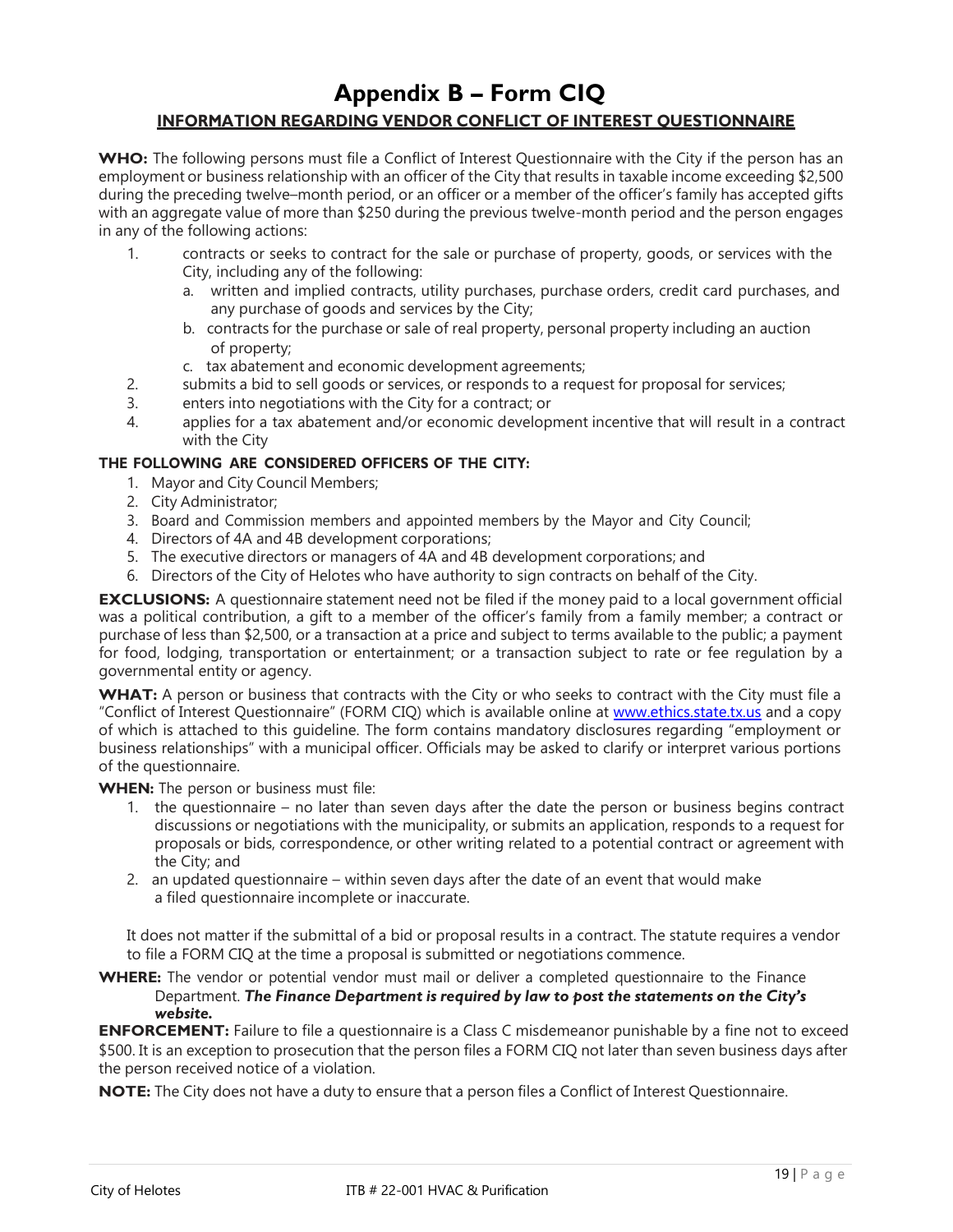| <b>CONFLICT OF INTEREST QUESTIONNAIRE</b><br><b>FORM CIQ</b>                                                                                                                                                                                                                                                                            |                                 |  |  |
|-----------------------------------------------------------------------------------------------------------------------------------------------------------------------------------------------------------------------------------------------------------------------------------------------------------------------------------------|---------------------------------|--|--|
| For vendor or other person doing business with local governmental entity                                                                                                                                                                                                                                                                |                                 |  |  |
| This questionnaire reflects changes made to the law by H.B. 1491, 80th Leg., Regular Session.                                                                                                                                                                                                                                           | <b>OFFICE</b><br><b>USE</b>     |  |  |
| This questionnaire is being filed in accordance with Chapter 176, Local<br>Government Code by a person who has a business relationship as defined by<br>Section 176.001(1-a) with a local governmental entity and the person meets<br>requirements under Section 176.006(a).                                                            | <b>ONLY</b><br>Date<br>Received |  |  |
| By law this questionnaire must be filed with the records administrator of the local<br>governmental entity not later than the 7th business day after the date the person<br>becomes aware of facts that require the statement to be filed. See Section<br>176.006, Local Government Code.                                               |                                 |  |  |
| A person commits an offense if the person knowingly violates Section 176.006,<br>Local Government Code. An offense under this section is a Class C misdemeanor.                                                                                                                                                                         |                                 |  |  |
| I. Name of person who has a business relationship with local governmental entity.                                                                                                                                                                                                                                                       |                                 |  |  |
|                                                                                                                                                                                                                                                                                                                                         |                                 |  |  |
|                                                                                                                                                                                                                                                                                                                                         |                                 |  |  |
| 2. $\Box$ Check this box if you are filing an update to a previously filed questionnaire.                                                                                                                                                                                                                                               |                                 |  |  |
| (The law requires that you file an updated completed questionnaire with the appropriate filing authority not later<br>than the 7 <sup>th</sup> business day after the date the originally filed questionnaire becomes incomplete or inaccurate.)                                                                                        |                                 |  |  |
| 3. Name of local government officer with whom filer has employment or business relationship.                                                                                                                                                                                                                                            |                                 |  |  |
|                                                                                                                                                                                                                                                                                                                                         |                                 |  |  |
| Name of Officer                                                                                                                                                                                                                                                                                                                         |                                 |  |  |
| This section (item 3 including subparts A, B, C & D) must be completed for each officer with whom the filer has an<br>employment or other business relationship as defined by Section 176.001(1-a), Local Government Code. Attach<br>additional pages to this Form CIQ as necessary.                                                    |                                 |  |  |
| A. Is the local government officer named in this section receiving or likely to receive taxable income, other than<br>investment income, from the filer of the questionnaire?                                                                                                                                                           |                                 |  |  |
| $\Box$ No<br>$\Box$ Yes<br>B. Is the filer of the questionnaire receiving or likely to receive taxable income, other than investment income, from<br>or at the direction of the local government officer named in this section AND the taxable income is not received<br>from the local governmental entity?<br>$\Box$ No<br>$\Box$ Yes |                                 |  |  |
| Is the filer of this questionnaire employed by a corporation or other business entity with respect to which the<br>C.<br>government officer serves as an officer or director, or holds an ownership of 10 percent or more?<br>local<br>$\Box$ Yes<br>$\Box$ No                                                                          |                                 |  |  |
| Describe each employment or business relationship with the local government officer named in this section.<br>D.                                                                                                                                                                                                                        |                                 |  |  |
| 4.                                                                                                                                                                                                                                                                                                                                      |                                 |  |  |
| Adopted 06-29-2007<br>Signature of person doing business with the governmental entity<br>Date                                                                                                                                                                                                                                           |                                 |  |  |

# **THIS DOCUMENT MUST BE COMPLETED AND SUBMITTED AS IT IS A PART OF THE BID PACKAGE AS MENTIONED IN SECTION 6B OF THE ITB.**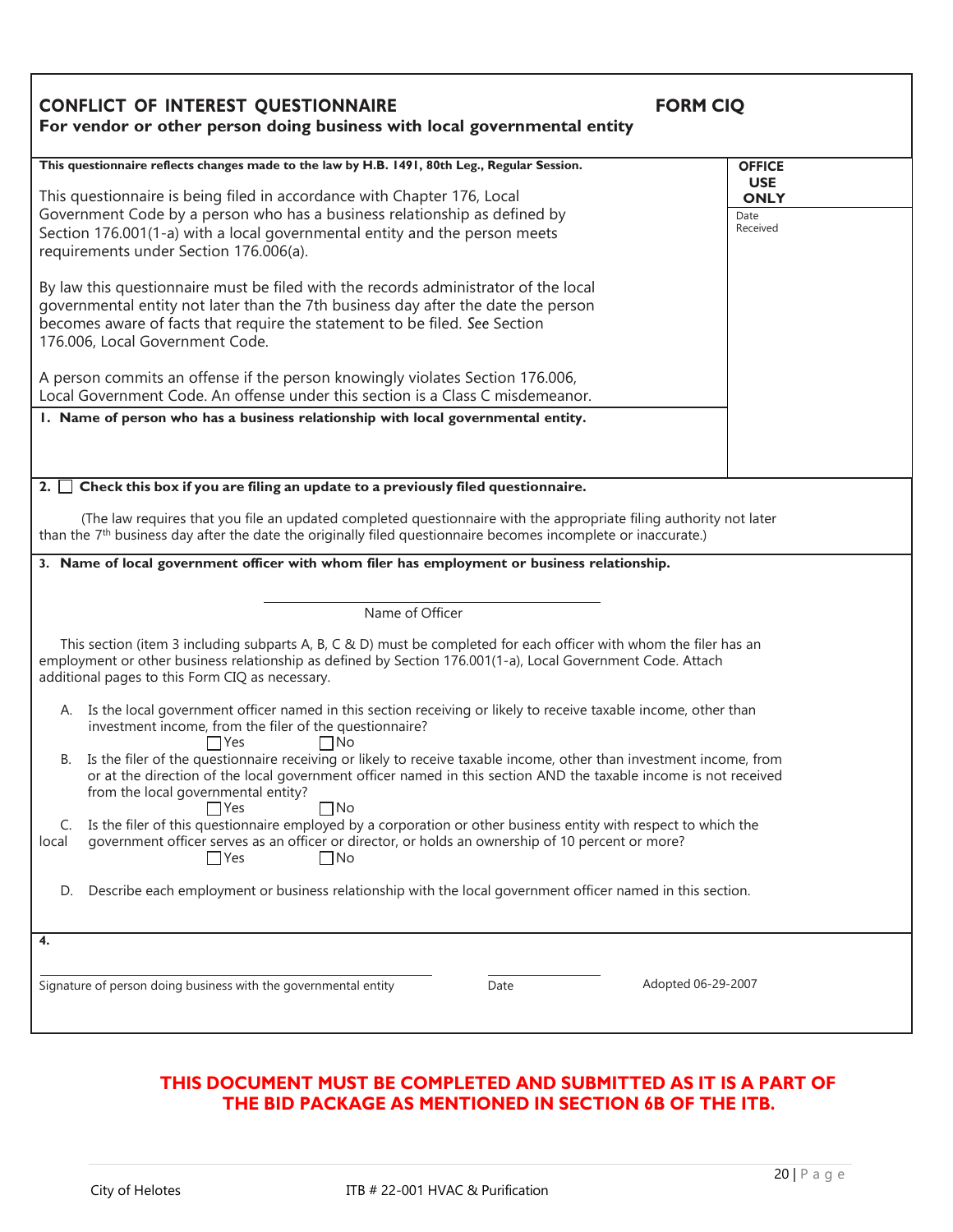# **Appendix C - House Bill 89 Verification**

#### *Pursuant to Sections 2270.001, 2270.002, 808.001, Texas Government Code:*

- *1. "Boycott Israel" means refusing to deal with, terminating business activities with, or otherwise taking any action that is intended to penalize, inflict economic harm on, or limit commercial relations specifically with Israel, or with a person or entity doing business in Israel or in an Israeli-controlled territory, but does not include an action made for ordinary business purposes; and*
- *2. "Company" has the meaning assigned by Section 808.001, except that the term does not include a sole proprietorship.*
- *3. Section only applies to a contract that is between a governmental entity and a company with 10 or more full-time employees; and has a value of \$100,000 or more that is to be paid wholly or partly from pubic funds of the governmental entity.*

|  | (Person name), the undersigned representative of (Company or |  |
|--|--------------------------------------------------------------|--|
|  |                                                              |  |

**Business Name) (hereinafter referred to as Company) being an adult over the age of eighteen (18) years of age, after being duly sworn by the undersigned notary, do hereby depose and verify under oath that the company named-above, under the provisions of Subtitle F, Title 10, Government Code Chapter 2270:**

- a. **Does not boycott Israel currently; and**
- b. **Will not boycott Israel during the term of the contract the above-named Company, business or individual with the City of Helotes, Texas.**

**DATE SIGNATURE OF COMPANY REPRESENTATIVE**

| <b>STATE OF</b>  |  |
|------------------|--|
| <b>COUNTY OF</b> |  |

**On this day, BEFORE ME, the undersigned, personally appeared , the of Company, and personally known to me or proved to me on the basis of satisfactory evidence to be the individual whose name is subscribed to the within instrument and acknowledged to me that he/she executed the same in his/her capacity, and that by his/her signature on the instrument, the individual executed the instrument for purposes and consideration therein expressed. GIVEN UNDER MY HAND AND SEAL OF OFFICE this day of , 20 .** 

**[SEAL] NOTARY PUBLIC in and for the State of**

# **THIS DOCUMENT MUST BE COMPLETED AND SUBMITTED AS IT IS A PART OF THE BID PACKAGE AS MENTIONED IN SECTION 6B OF THE ITB.**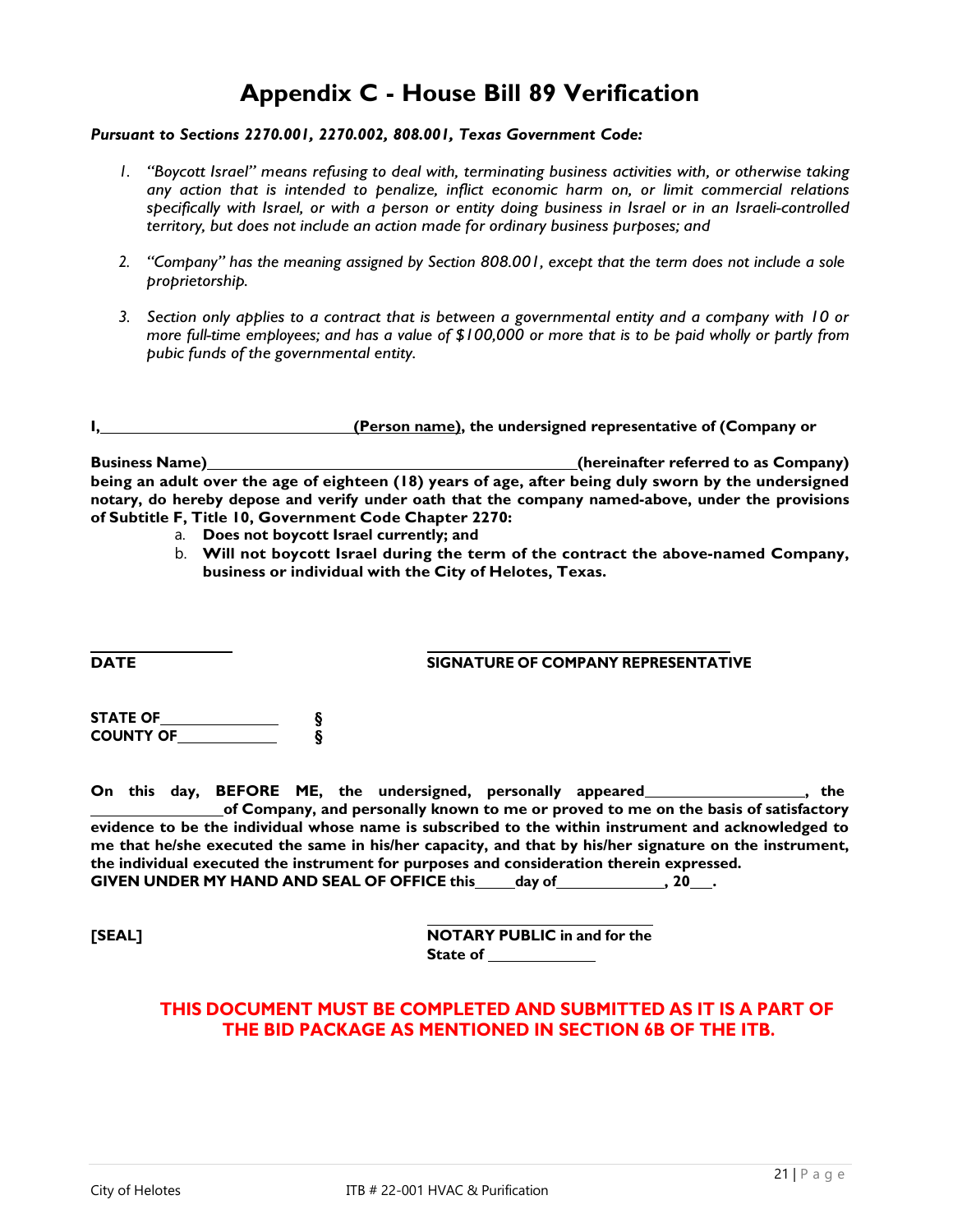# **Appendix D – Nepotism Statement**

#### **FAILURE TO COMPLETE THIS ATTACHMENT SHALL RESULT IN THE CITY ADM INISTRATOR DEEMING YOUR BID OR PROPOSAL "NON-RESPONSIVE."**

The Bidder or Proposer or any officer, if the Bidder or Proposer is other than an individual, shall state whether Bidder or Proposer has a relationship, either by blood or marriage, with any official or employee of the City of Helotes by completing the following:

| If the Bidder or Proposer is an individual:                                                                                                                                                                                          |
|--------------------------------------------------------------------------------------------------------------------------------------------------------------------------------------------------------------------------------------|
| I am not related by blood or marriage to any official or employee of the<br>City of Helotes                                                                                                                                          |
| I am related by blood or marriage to the following official(s) or employee(s)<br>of the City of Helotes                                                                                                                              |
| Name and title of City Official                                                                                                                                                                                                      |
| Or employee: <u>with a series of the series of the series of the series of the series of the series of the series of the series of the series of the series of the series of the series of the series of the series of the serie</u> |
|                                                                                                                                                                                                                                      |
| If the Bidder or Proposer is <b>NOT</b> an individual:                                                                                                                                                                               |
| The officers of the company submitting this bid or proposal are not related by<br>blood or marriage to any official or employee of the City of Helotes.                                                                              |
| The officers of the company submitting this bid are related by blood or marriage to the<br>following official(s) or employee(s) of the City of Helotes.                                                                              |
|                                                                                                                                                                                                                                      |
| Employee and title of City Official or Employee: _______________________________                                                                                                                                                     |

Relationship:

# **THIS DOCUMENT MUST BE COMPLETED AND SUBMITTED AS IT IS A PART OF THE BID PACKAGE AS MENTIONED IN SECTION 6B OF THE ITB.**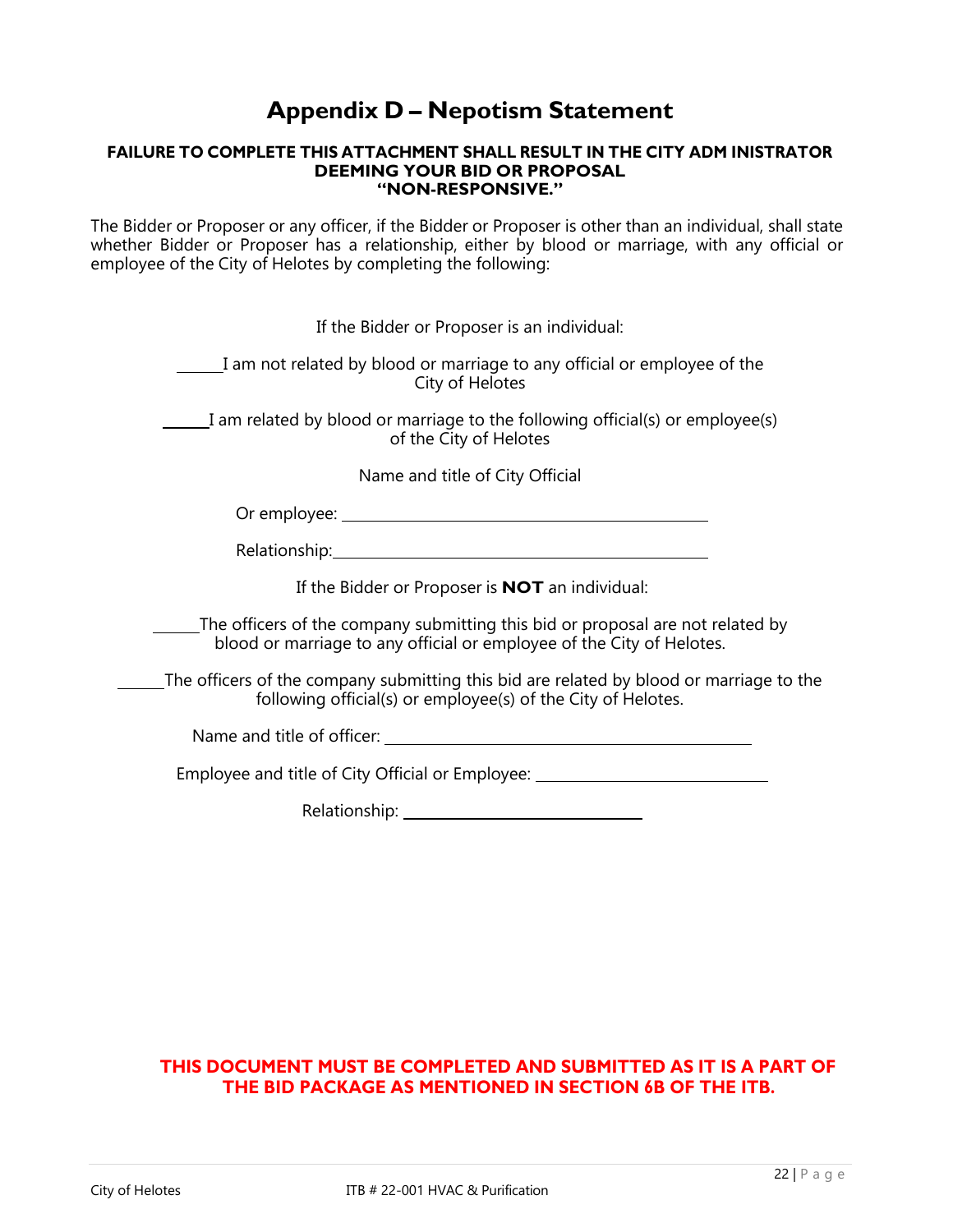# **Appendix E – Non-Collusion Statement**

THE UNDERSIGNED AFFIRM THAT THEY ARE DULY AUTHORIZED TO EXECUTE THIS CONTRACT, THAT THIS COMPANY, FIRM, PARTNERSHIP OR INDIVIDUAL HAS NOT PREPARED THIS BID IN COLLUSION WITH ANY OTHER BIDDER, AND THAT THE CONTENTS OF THIS BID AS TO PRICES, TERMS OR CONDITIONS OF SAID BID HAVE NOT BEEN COMMUNICATED BY THE UNDERSIGNED NOR BY ANY EMPLOYEE OR AGENT TO ANY OTHERPERSON ENGAGED IN THIS TYPE OF BUSINESS PRIOR TO THE OFFICIAL OPENING OF THIS BID.

| PHONE PHONE                                                   |  |
|---------------------------------------------------------------|--|
|                                                               |  |
|                                                               |  |
|                                                               |  |
|                                                               |  |
| SIGNATURE OF COMPANY OFFICIAL                                 |  |
| <b>COMPANY OFFICIAL</b><br>(PRINTED NAME) NAME (PRINTED NAME) |  |
|                                                               |  |

# **THIS DOCUMENT MUST BE COMPLETED, SIGNED, AND SUBMITTED AS IT IS A PART OF THE BID PACKAGE AS MENTIONED IN SECTION 6B OF THE ITB.**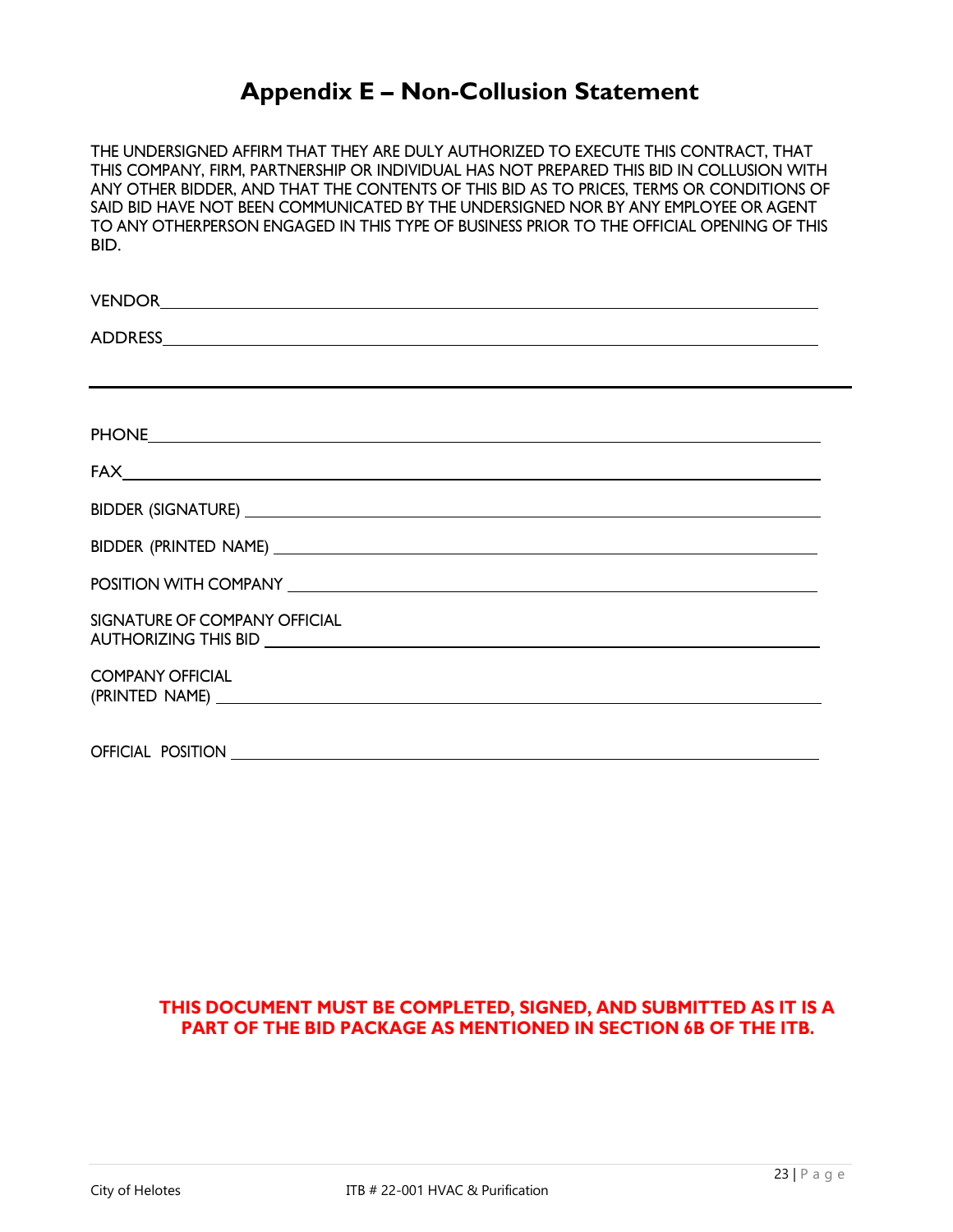# **Appendix F – Document 00435 The City of Helotes, Texas**

# **DOCUMENT 00435, REQUIRED BY ALL BIDDERS WHO WILL RECEIVE FEDERAL FUNDS IN PAYMENT OF PROCUREMENT.**

### **BIDDER'S CERTIFICATION REGARDING DEB.ARMENT, SUSPENSION, INELIGIBILITY AND VOLUNTARY EXCLUSION (49 CFR PART 29)**

The undersigned certifies, by submission of this Bid or acceptance of this contract, that neither Contractor nor its principals is presently debarred, suspended, proposed for debarment, declared ineligible, or voluntary excluded from participation in this transaction by any Federal department or agency. Bidder agrees that by submitting this proposal that Bidder will include this clause without modification in all lower tier transactions, solicitations, proposals, contracts, and subcontracts. Where the Bidder or any lower tier participant is unable to certify to this statement, that participant shall attach an explanation to this document.

Certification-the above information is true and complete to the best of my knowledge and belief.

(Printed or typed Name of Signatory)

(Signature)

(Date)

**NOTE:** The penalty for making false statements in offers is prescribed in **18 U.S.C. 1001**

# **END OF DOCUMENT 00435-FAA**

# **THIS DOCUMENT MUST BE COMPLETED, SIGNED, AND SUBMITTED AS IT IS A PART OF THE BID PACKAGE AS MENTIONED IN SECTION 6B OF THE ITB.**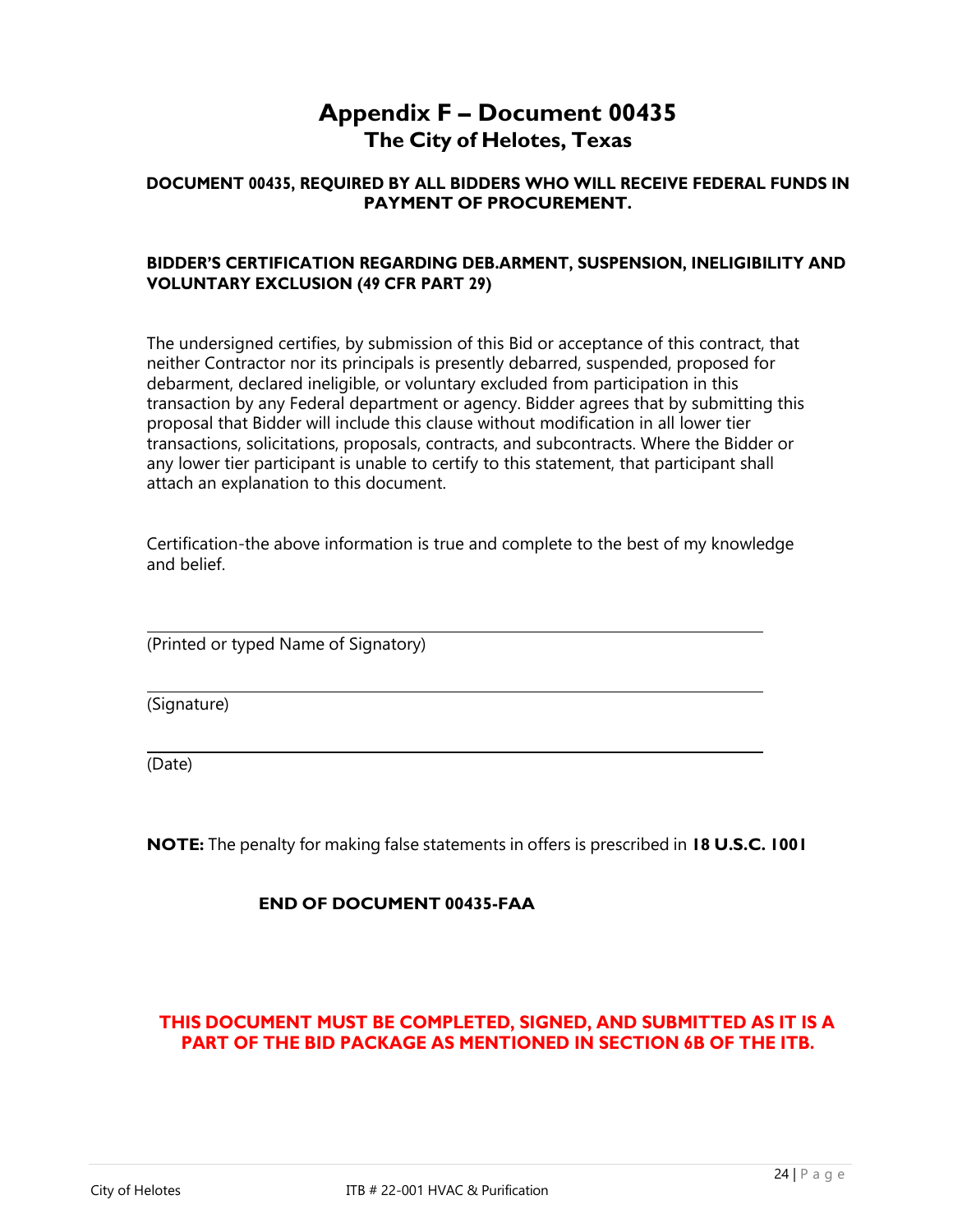# **Appendix G – No Intent to Submit Form**

| If your firm has chosen not to submit a bid for this procurement, please complete this |  |
|----------------------------------------------------------------------------------------|--|
| form and submit to:                                                                    |  |

| City of Helotes<br><b>PO Box 507</b><br>Helotes, Texas 78023     | City of Helotes<br>12951 Bandera Rd.<br>Helotes, Texas 78023 |  |
|------------------------------------------------------------------|--------------------------------------------------------------|--|
| Please check all items that apply:                               |                                                              |  |
| Do not sell the item(s) required                                 | Cannot provide Insurance required                            |  |
| Cannot be competitive                                            | Cannot provide Bonding required                              |  |
| Cannot meet specifications highlighted in te<br>attached request | Cannot comply with<br>Indemnification requirement            |  |
| Job too large                                                    | Job too small                                                |  |
| Do not wish to do business with the City of<br>Helotes           |                                                              |  |
| Cannot submit electronically                                     |                                                              |  |
|                                                                  |                                                              |  |
|                                                                  |                                                              |  |
| Telephon <b>e: (____)______________</b> __                       | Fax: $($ and $)$                                             |  |
|                                                                  |                                                              |  |

You may also email this form to: [citysec@helotes-tx.gov](mailto:citysec@helotes-tx.gov).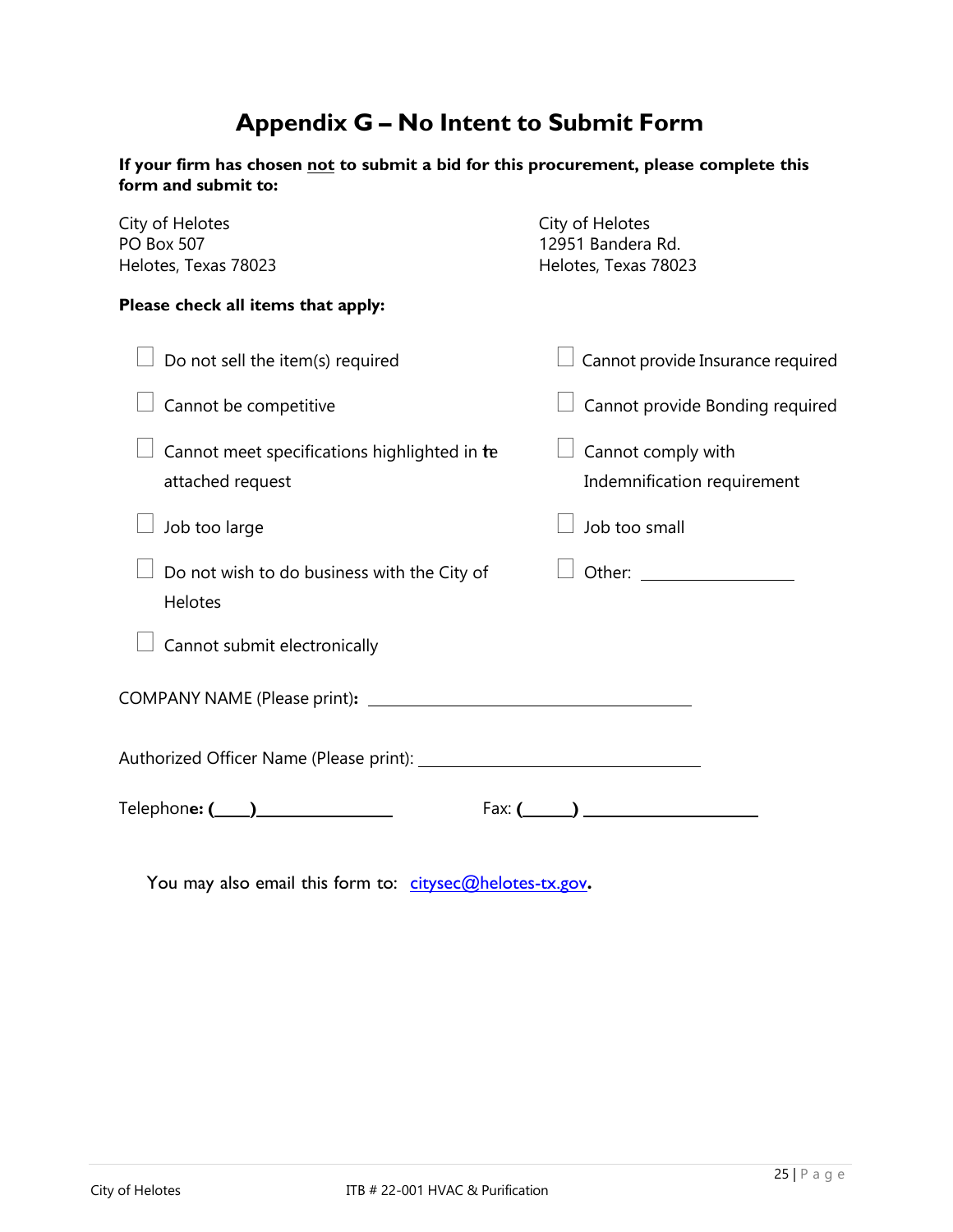

# **Appendix H – Scope of Services**

### **1. Title:** Bid 22-01 HVAC & Purification Project

### **2. Scope of Services Contact**

Questions about the technical nature of the Scope of Services will be directed to the Public Works Department, Phone. 210.695.5909, e-mail: *jmair@helotes-tx.gov* 

#### **3. Special Conditions**

Project duration to final completion: 120 days.

Project budget: \$70,000.

A bid bond of 5% of the total amount proposed is required for this project. Performance and Payment Bonds are required at the time the contract is executed bythe awarded vendor.

All copies, including media sources, must be the same as the original proposal and include all documents, including correct pricing. Pricing on copies must be the sameas the original proposal document, including the document on the media source. Failure to include the above may result in the disqualification of the submittal.

Proposals must be submitted in the following order: (bound copies should be spiral, comb, or binder clipped)

- A. Pricing
- B. Bid Bond
- C. Required Documents Appendix A, Appendix B, Appendix C, Appendix D, Appendix E, Appendix F, Appendix E, and Acknowledgement of Addenda
- D. References
- E. Timeline/Project Schedule
- F. Statement of Bidders' Qualifications
- G. Financial Statements

Failure to follow the above order may result in the disqualification of the submittal.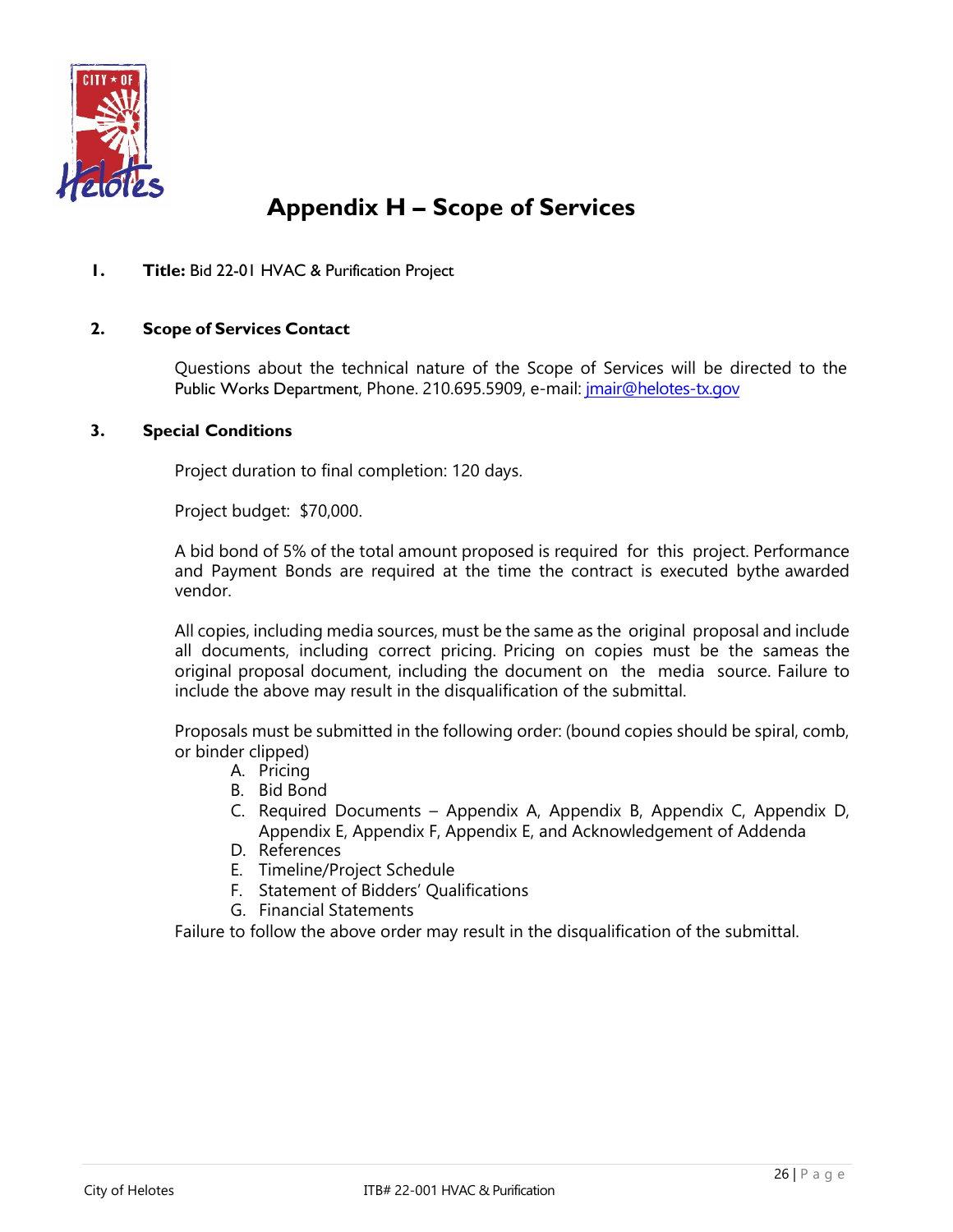### **4. Bid Evaluation Factors**

| <b>Factor</b>               |
|-----------------------------|
| Price                       |
| Vendor Past Performance     |
| <b>Meets Specifications</b> |

### **5. Brand Manufacturer Reference**

The City has determined that any manufacturer's brand defined in the Scope of Services meets the City's product and support needs. The manufacturer's reference is not intended to be restrictive, and is only descriptive of the type and quality the City desires to purchase. Quotes for similar manufactured products of like quality will be considered if the Bid is fully noted with the manufacturer's brand name and model. The City reserves the right to determine products and support of equal value, and whether other brands or models meet the City's product and support needs.

# **6. Key Events Schedule**

| <b>Bid Release Date</b>                      | May 16, 2022                        |
|----------------------------------------------|-------------------------------------|
| Pre-Bid Conference Date                      | May 27, 2022 @ 10:00 a.m. CST       |
| Deadline for Submittal of Written Questions  | June 1, 2022 @ 2:00 p.m. CST Sealed |
| Bids Due to and Opened by City               | June 3, 2022 @ 10:00 a.m. CST       |
| Anticipated Committee Evaluation Review Date | June 6, 2022                        |
| <b>Anticipated Award Date</b>                | June 6, 2022                        |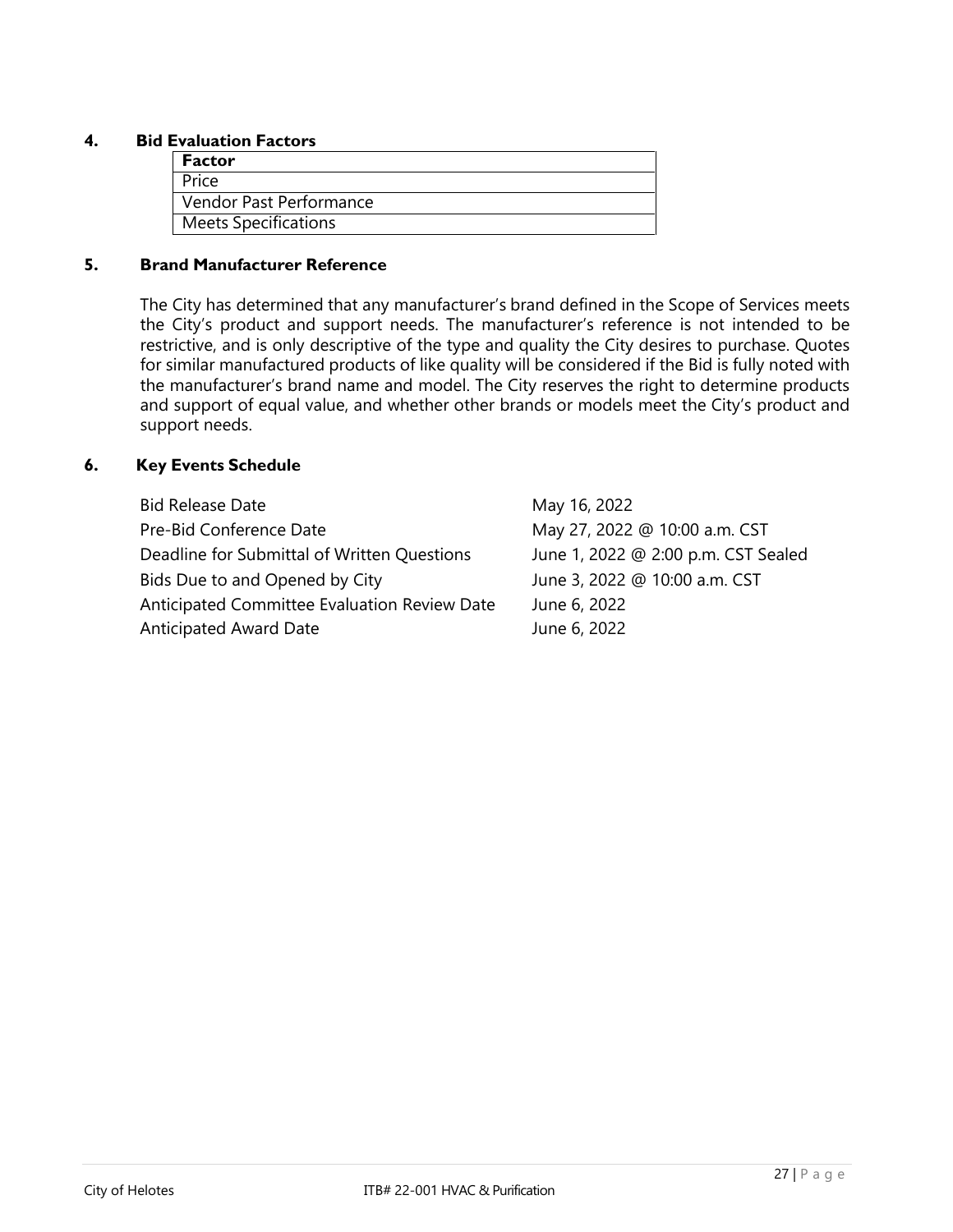# **7. Scope of Services – HVAC & Purification Project**

It is the intent of the City of Helotes to award a contract for the HVAC & Purification Project.

# **Location:**

City of Helotes City Hall and City of Helotes Fire Department at 12951 Bandera Road, Helotes TX, 78023.

# **Requirements for Site and Structures:**

Replace the entirety of eight A/C systems. Qualified contractors shall also install a humidity control device and induct air purification system for all 9 A/C systems at Helotes City Hall, and all 4 A/C systems at Helotes Fire Station.

- 1. An onsite inspection is required for all qualified contractors.
- 2. Qualified contractors shall replace 8 A/C systems they are, 4 five-ton systems, 2 four-ton systems, 1 three-ton system and 1 two-ton system all systems should be 16 SEER condensing units, with float switches and p-traps and convertible A-Coil with TXV.
- 3. All thirteen systems at Helotes City Hall and Helotes Fire Station shall have a humidity control device for dehumidification.
- 4. All thirteen systems at Helotes City Hall and Helotes Fire Station shall have an in-duct air purification system to reduce airborne and surface microbials, bacteria, viruses, mold, odors, allergens, dust, etc.
- 5. Qualified contractors shall remove all old equipment from the premises.
- 6. Qualified contractors shall provide a list of equipment being installed, and label all units so that they can be easily identifiable.

# **Contractor Requirements:**

Responsible for all installation Responsible for submittal a plan for the location of all units List of units, type of units, and any warranty for units The vendor must submit a schedule of completion **Project completion and billing deadline – September 30, 2022**

# **Associated Costs:**

Cost includes all site work and installation Cost to include freight, unloading, and material storage Cost valid for 45 days from the date of proposal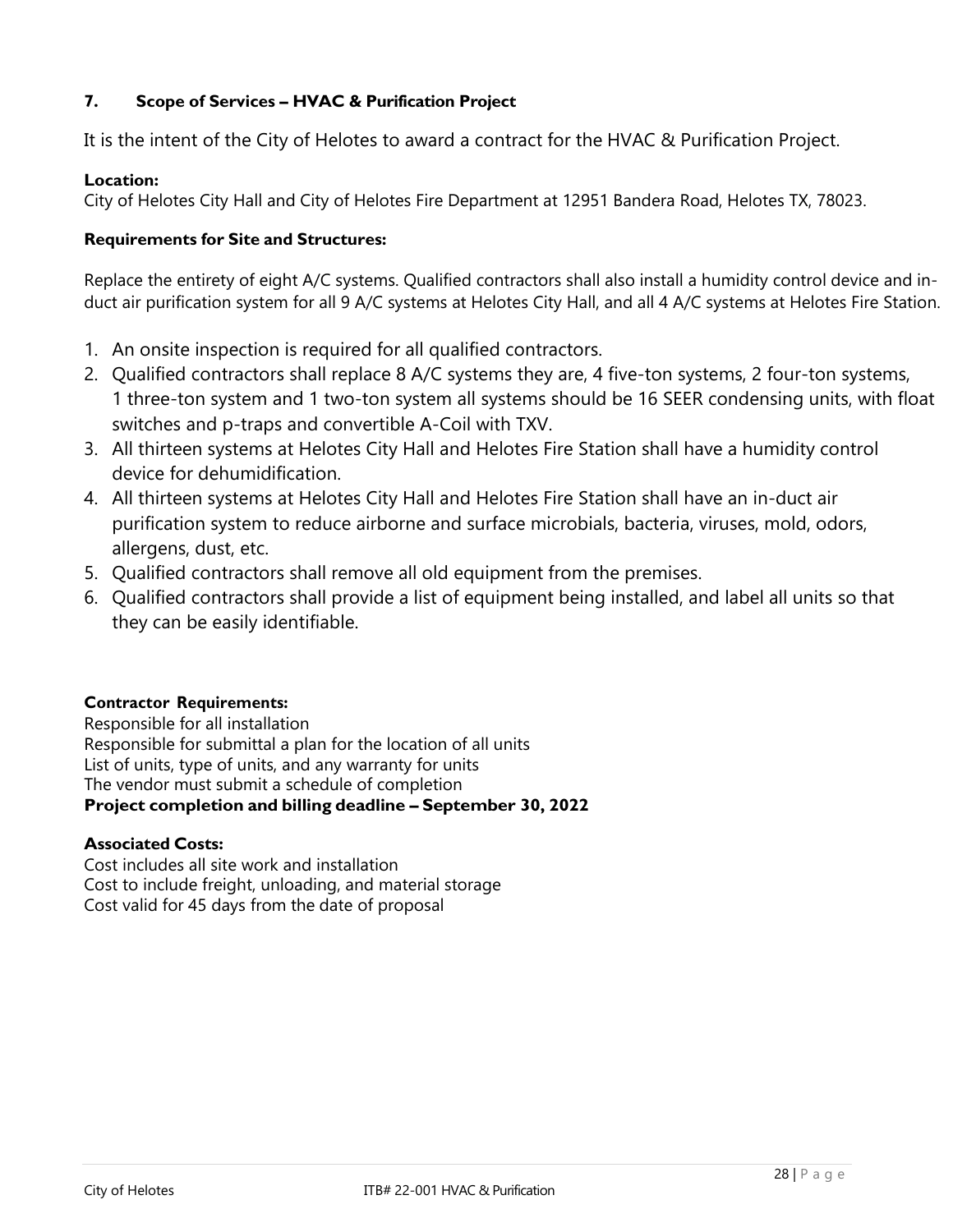# **PRICING FORM:**

The Offeror shall submit a detailed price breakdown. The price breakdown as reviewed and agreed upon by the CONTRACTOR, ENGINEER and OWNER shall be used for preparing future estimates for partial payments to the CONTRACTOR, if applicable and shall list the major items of the work and a price for each item. Price breakdown shall be by Specification Section for each area of the project. Overhead, other general costs, and profit shall be prorated to each item so that the total of the prices for all items equals the lump sum price. The price breakdown shall be subject to the review of the PROJECT MANAGER, and the CONTRACTOR may be required to verify the prices for any or all items.

| Item #         | Quantity | <b>Description of Products/Services</b>         | <b>Unit Cost</b> | <b>Extended Price</b> |
|----------------|----------|-------------------------------------------------|------------------|-----------------------|
|                |          | <b>Material Cost</b>                            |                  |                       |
| $\overline{2}$ |          | Mobilization, Demobilization if Applicable Cost |                  |                       |
| 3              |          | Site Work if Applicable Cost                    |                  |                       |
| $\overline{4}$ |          | Labor Cost                                      |                  |                       |
|                |          |                                                 |                  |                       |
|                |          |                                                 |                  |                       |
|                |          |                                                 |                  |                       |
|                |          |                                                 |                  |                       |
|                |          |                                                 |                  |                       |
|                |          | <b>TOTAL ALL LINE ITEMS</b>                     |                  |                       |

1. The undersigned Offeror proposes and agrees, if this bid is accepted, to enter into a contract with the City to perform and furnish all Work as specified herein for the Contract Price and within the Contract Period indicated in this proposal.

2. This proposal will remain subject to acceptance for ninety (90) days after the day of opening. Offeror will sign and submit the necessary documents required by the City prior to the date of the City's Award.

| Authorized Representative (print name): | Date:  |
|-----------------------------------------|--------|
| Authorized Representative (signature):  | Title: |

fakal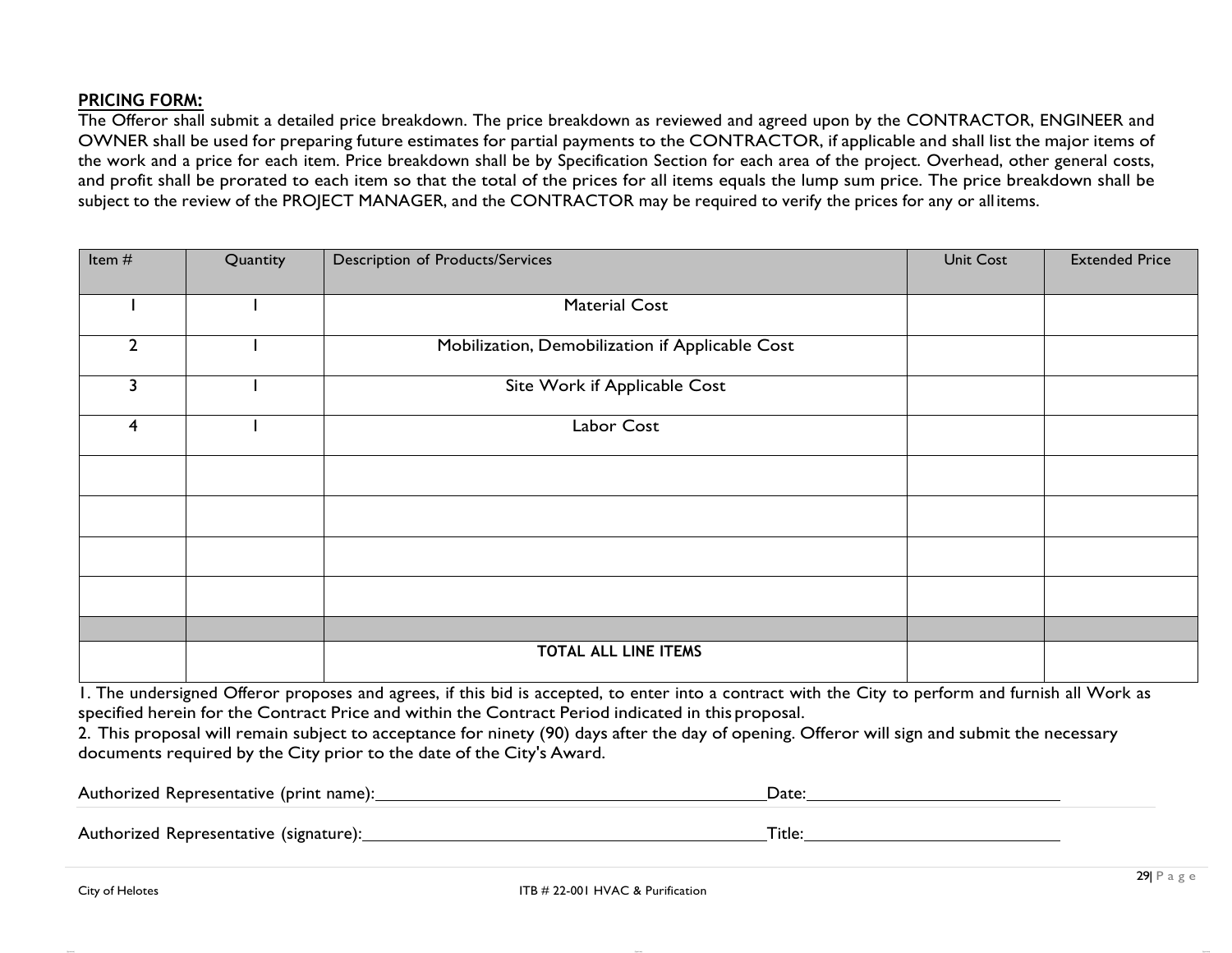#### **STATEMENT OF BIDDER'S QUALIFICATIONS**

All questions must be answered and the data given must be clear and comprehensive. **This statement must be notarized.** If necessary, questions may be answered on separate attached sheets. The Bidder may submit any additional information it desires.

| Date:                                                                                                                  |            |                                                                                                                      |  |
|------------------------------------------------------------------------------------------------------------------------|------------|----------------------------------------------------------------------------------------------------------------------|--|
| Bidder (Legal Name of Firm): Management Control of Sidder (Legal Name of Firm):                                        |            |                                                                                                                      |  |
| Date Organized:<br>Name of Owner(s):____________________                                                               |            |                                                                                                                      |  |
|                                                                                                                        |            |                                                                                                                      |  |
| Address                                                                                                                |            |                                                                                                                      |  |
|                                                                                                                        |            |                                                                                                                      |  |
| <u> 1989 - Johann Stoff, deutscher Stoffen und der Stoffen und der Stoffen und der Stoffen und der Stoffen und der</u> |            |                                                                                                                      |  |
| Date Incorporated_____________________                                                                                 |            |                                                                                                                      |  |
| Federal ID Number:<br>Number of Years in contracting business under present name                                       |            |                                                                                                                      |  |
| List all other names under which your business has operated in the last 10 years:                                      |            |                                                                                                                      |  |
|                                                                                                                        |            |                                                                                                                      |  |
| <b>Work Presently Under Contract:</b>                                                                                  |            |                                                                                                                      |  |
| Contract                                                                                                               | Amount \$  | <b>Completion Date</b>                                                                                               |  |
|                                                                                                                        |            |                                                                                                                      |  |
| ,我们也不会有什么。""我们的人,我们也不会有什么?""我们的人,我们也不会有什么?""我们的人,我们也不会有什么?""我们的人,我们也不会有什么?""我们的人                                       |            |                                                                                                                      |  |
|                                                                                                                        |            |                                                                                                                      |  |
|                                                                                                                        |            |                                                                                                                      |  |
| Type of work performed by your company:                                                                                |            | <u> 1980 - John Stein, marking and de Britain and de Britain and de Britain and de Britain and de Britain and de</u> |  |
|                                                                                                                        |            |                                                                                                                      |  |
| Total Staff employed by Firm (Break down by Managers and Trades on separate sheet):                                    |            |                                                                                                                      |  |
|                                                                                                                        |            |                                                                                                                      |  |
| ,我们也不会有一个人的人,我们也不会有一个人的人,我们也不会有一个人的人,我们也不会有一个人的人。""我们的人,我们也不会有一个人的人,我们也不会有一个人的人,                                       |            |                                                                                                                      |  |
|                                                                                                                        |            |                                                                                                                      |  |
|                                                                                                                        |            |                                                                                                                      |  |
| Have you ever failed to complete any work awarded to you? Yes                                                          | No.        |                                                                                                                      |  |
| (If yes, please attach summary of details on a separate sheet. Include brief explanation of cause and resolution)      |            |                                                                                                                      |  |
|                                                                                                                        |            |                                                                                                                      |  |
| Have you ever defaulted on a contract? Yes<br>No                                                                       |            |                                                                                                                      |  |
| (If yes, please attach summary of details on a separate sheet.)                                                        |            |                                                                                                                      |  |
|                                                                                                                        |            |                                                                                                                      |  |
| Has your organization had any disbarments or suspensions that have been imposed in the past five years or that was     |            |                                                                                                                      |  |
| still in effect during the five-year period or is still in effect? Yes                                                 | No         |                                                                                                                      |  |
|                                                                                                                        |            |                                                                                                                      |  |
| (If yes, list and explain; such list must include disbarments and suspensions of officers, principals, partners,       |            |                                                                                                                      |  |
| members, and employees of your organization.)                                                                          |            |                                                                                                                      |  |
|                                                                                                                        |            |                                                                                                                      |  |
| List the projects most recently completed by your firm (include project of similar importance):                        |            |                                                                                                                      |  |
|                                                                                                                        |            |                                                                                                                      |  |
| Project                                                                                                                | Amount \$  | Mo/Yr Completed                                                                                                      |  |
|                                                                                                                        |            |                                                                                                                      |  |
|                                                                                                                        |            |                                                                                                                      |  |
|                                                                                                                        |            |                                                                                                                      |  |
|                                                                                                                        |            |                                                                                                                      |  |
|                                                                                                                        |            |                                                                                                                      |  |
|                                                                                                                        |            |                                                                                                                      |  |
|                                                                                                                        |            |                                                                                                                      |  |
|                                                                                                                        |            |                                                                                                                      |  |
| Are you in compliance with all applicable EEO requirements?                                                            | Yes<br>No. |                                                                                                                      |  |
| (If no, please attach summary of details on a separate sheet.))                                                        |            |                                                                                                                      |  |
| $\Box$ Yes                                                                                                             |            |                                                                                                                      |  |
| Are you a Section 3 business? (see below)<br><b>Section 3 Business Concerns:</b>                                       | $\Box$ No  |                                                                                                                      |  |
| a) Businesses that are 51 percent or more owned by Section 3 residents;                                                |            |                                                                                                                      |  |
|                                                                                                                        |            |                                                                                                                      |  |
| City of Helotes                                                                                                        |            | ITB # 22-001 HVAC & Purification                                                                                     |  |
|                                                                                                                        |            |                                                                                                                      |  |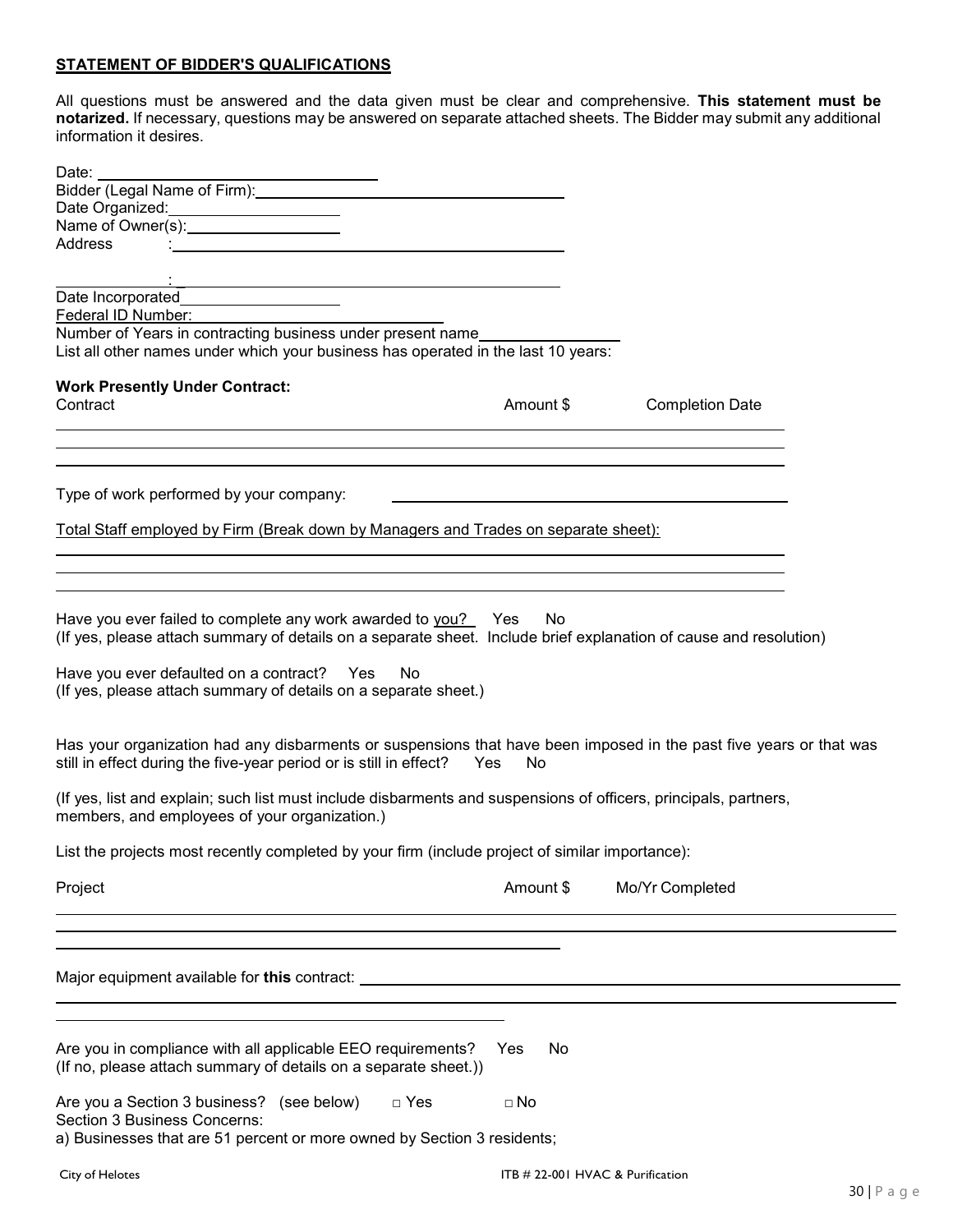b) Businesses whose permanent, full-time employees include persons, at least 30 percent of whom are currently Section 3 residents, or within three years of the date of first employment with the firm were Section 3 residents;

c) Businesses that provide evidence of a commitment to subcontract in excess of 25 percent of the dollar amount of all subcontracts to be awarded to businesses that meet the qualifications described above; or

d) Businesses located within the Grant Recipient's jurisdiction that identifies themselves as Section 3 Business Concerns because they provide economic opportunities for low- and very low-income persons.

| because they provide economic opportunities for low- and very low-income persons.                                                                                                                                                                                                                                                                                                                                                                                                                                   |  |                                                                                                                                                                                                                                                                                                                                                                                              |  |
|---------------------------------------------------------------------------------------------------------------------------------------------------------------------------------------------------------------------------------------------------------------------------------------------------------------------------------------------------------------------------------------------------------------------------------------------------------------------------------------------------------------------|--|----------------------------------------------------------------------------------------------------------------------------------------------------------------------------------------------------------------------------------------------------------------------------------------------------------------------------------------------------------------------------------------------|--|
| <b>Bank References</b>                                                                                                                                                                                                                                                                                                                                                                                                                                                                                              |  | Contact Name: University of the Contact Name:                                                                                                                                                                                                                                                                                                                                                |  |
|                                                                                                                                                                                                                                                                                                                                                                                                                                                                                                                     |  |                                                                                                                                                                                                                                                                                                                                                                                              |  |
| Has the firm or predecessor firm been involved in a bankruptcy or reorganization? Yes No<br>(If yes, please attach summary of details on a separate sheet.)                                                                                                                                                                                                                                                                                                                                                         |  |                                                                                                                                                                                                                                                                                                                                                                                              |  |
| bidder over the last five (5) years with amount of claim and brief description.                                                                                                                                                                                                                                                                                                                                                                                                                                     |  | List on a sheet attached hereto all judgements, claims, arbitration proceedings, or suits pending or outstanding against                                                                                                                                                                                                                                                                     |  |
| initiated within the last five (5) years and brief explanation of claim and outcome.                                                                                                                                                                                                                                                                                                                                                                                                                                |  | List on a sheet attached hereto all lawsuits or requested arbitration with regard to construction contracts which bidder has                                                                                                                                                                                                                                                                 |  |
| superintendent for the project.                                                                                                                                                                                                                                                                                                                                                                                                                                                                                     |  | Attach resume(s) for the principal member(s) of your organization, including the officers as well as the proposed                                                                                                                                                                                                                                                                            |  |
| Signed this day of the same of the same of the same of the same of the same of the same of the same of the same of the same of the same of the same of the same of the same of the same of the same of the same of the same of                                                                                                                                                                                                                                                                                      |  |                                                                                                                                                                                                                                                                                                                                                                                              |  |
| Signature                                                                                                                                                                                                                                                                                                                                                                                                                                                                                                           |  |                                                                                                                                                                                                                                                                                                                                                                                              |  |
| Printed Name and Title                                                                                                                                                                                                                                                                                                                                                                                                                                                                                              |  |                                                                                                                                                                                                                                                                                                                                                                                              |  |
| Company Name                                                                                                                                                                                                                                                                                                                                                                                                                                                                                                        |  |                                                                                                                                                                                                                                                                                                                                                                                              |  |
| <b>Notary Statement:</b><br>$of$ and $\overline{a}$ and $\overline{a}$ and $\overline{a}$ and $\overline{a}$ and $\overline{a}$ and $\overline{a}$ and $\overline{a}$ and $\overline{a}$ and $\overline{a}$ and $\overline{a}$ and $\overline{a}$ and $\overline{a}$ and $\overline{a}$ and $\overline{a}$ and $\overline{a}$ and $\overline{a}$ and $\overline{$<br>recitals comprising this Statement of Bidder's Qualifications.<br>Subscribed and sworn before me this ____________day of ___________, 20_____. |  | being duly sworn, says that he/she is the _______________Position/Title<br>(Firm Name), and hereby swears that the answers to the foregoing<br>questions and all statements therein contained are true and correct. He/she hereby authorizes and requests any person,<br>firm, or corporation to furnish any information requested City/County of <b>Example 2018</b> in verification of the |  |
| <b>Notary Public</b>                                                                                                                                                                                                                                                                                                                                                                                                                                                                                                |  |                                                                                                                                                                                                                                                                                                                                                                                              |  |
|                                                                                                                                                                                                                                                                                                                                                                                                                                                                                                                     |  |                                                                                                                                                                                                                                                                                                                                                                                              |  |

**Signature** 

Printed Name

My Commission Expires: The penalty for making false statements is prescribed in the U. S. Criminal Code, 18 U.S.C. 1001.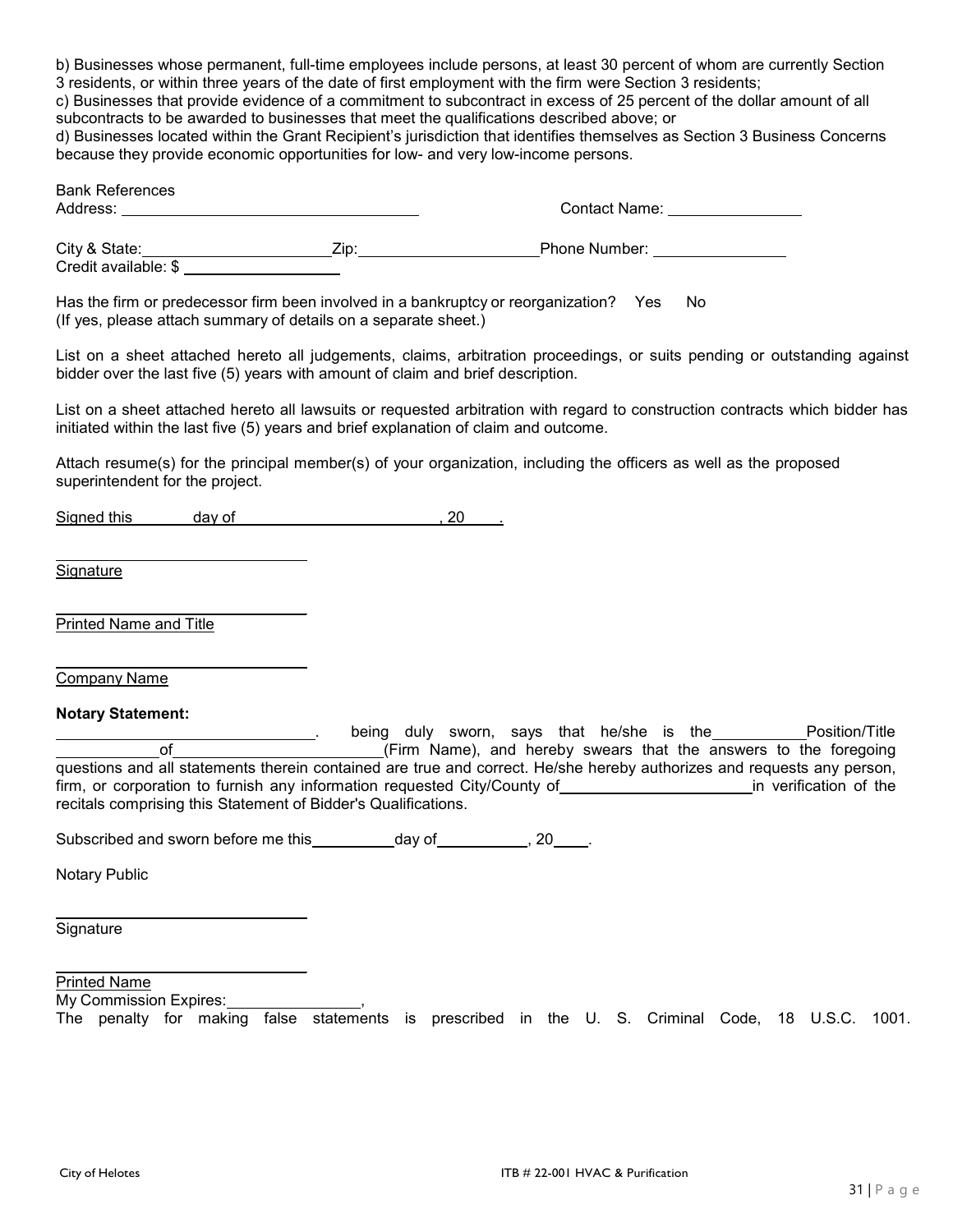#### **BID BOND**

| KNOW ALL MEN BY THESE PRESENTS, THAT | (Name of                  |
|--------------------------------------|---------------------------|
| Contractor)                          | (Address of Contractor) a |
|                                      |                           |

\_\_\_\_ (Corporation, Partnership and or Individual) hereinafter called Principal, and

\_\_\_\_\_\_\_\_\_\_\_\_\_\_\_\_\_\_\_\_\_\_\_\_\_\_\_\_\_\_\_\_\_\_\_\_\_\_\_\_\_\_\_\_\_\_\_\_\_\_\_\_\_\_\_\_\_\_\_\_\_\_\_\_\_\_\_\_\_\_\_\_\_\_\_\_\_\_\_\_\_\_\_\_\_\_\_\_\_\_\_\_\_\_\_\_\_\_\_\_\_\_\_

\_ (Name of Surety)

\_\_\_\_\_\_\_\_\_\_\_\_\_\_\_\_\_\_\_\_\_\_

\_ (Address of Surety)

a corporation of the State of  $\qquad \qquad$ , and a surety authorized by law to do business in the State of Texas, hereinafter called Surety, are held and firmly bound unto

\_\_\_\_\_\_\_\_\_\_\_\_\_\_\_\_\_\_\_\_\_\_\_\_\_\_\_\_\_\_\_\_\_\_\_\_\_\_\_\_\_\_\_\_\_\_\_\_\_\_\_\_\_\_\_\_\_\_\_\_\_\_\_\_\_\_\_\_\_\_\_\_\_\_\_\_\_\_\_\_\_\_\_\_\_\_\_\_\_\_\_\_\_\_\_\_\_\_\_\_\_\_\_

City of Helotes, Texas (Name of Obligee) 12951 Bandera Rd., Helotes, Texas 78023 (Address of Obligee)

herein after referred to as Obligee, in the penal sum of Theorem Collars Dollars (\$ \_\_\_\_\_\_\_\_\_\_\_\_\_\_\_) in lawful money of the United States, for the payment of which sum well and truly to be made, we bind ourselves, our heirs, executors, administrators and successors, jointly and severally, firmly by these presents.

WHEREAS, the Principal is about to submit, or has submitted, to the City of Helotes, Texas, a proposal for furnishing materials, labor, and equipment for:

Xx

WHEREAS, the Principal desires to file this Bond in accordance with law in lieu of a certified Bidder's check otherwise required to accompany this Proposal.

NOW, THEREFORE, the conditions of this obligation are such that if the bid is accepted, the Principal shall within ten days after receipt of notification of the acceptance execute a Contract in accordance with the Bid and upon the terms, conditions, and prices set forth in the form and manner required by the City of Roswell, Georgia, and execute a sufficient and satisfactory Performance Bond and Payment Bond payable to the City of Roswell, Georgia, each in an amount of 100% of the total Contract Price, in form and with security satisfactory to said the City of Roswell, Georgia, and otherwise, to be and remain in full force and virtue in law; and the Surety shall, upon failure of the Principal to comply with any or all of the foregoing requirements within the time specified above, 28 | Page immediately pay to the City of Roswell, Georgia, upon demand, the amount hereof in good and lawful money of the United States of America, not as a penalty, but as liquidated damages.